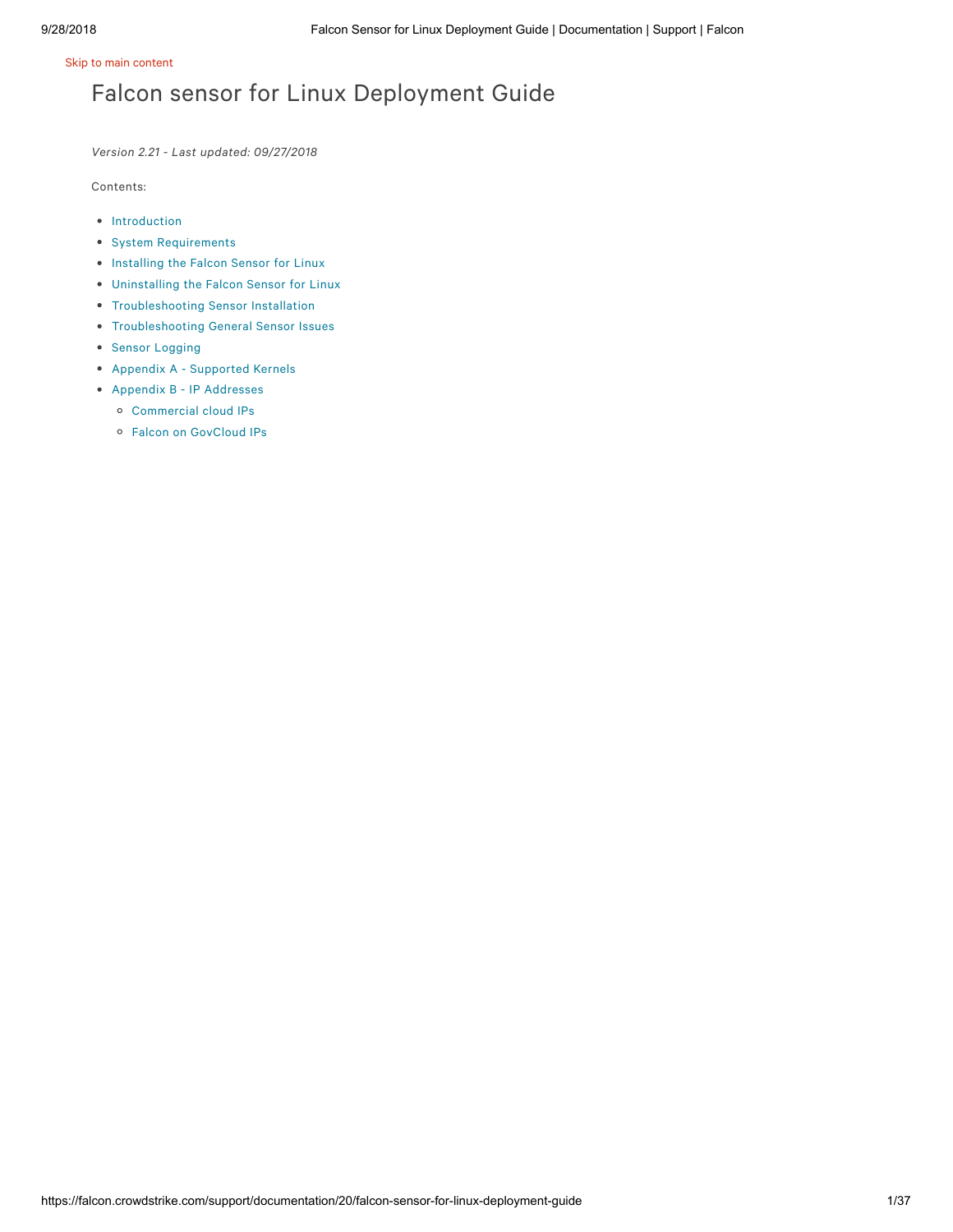#### Introduction

This guide explains how to install, uninstall, and troubleshoot the Falcon sensor for Linux.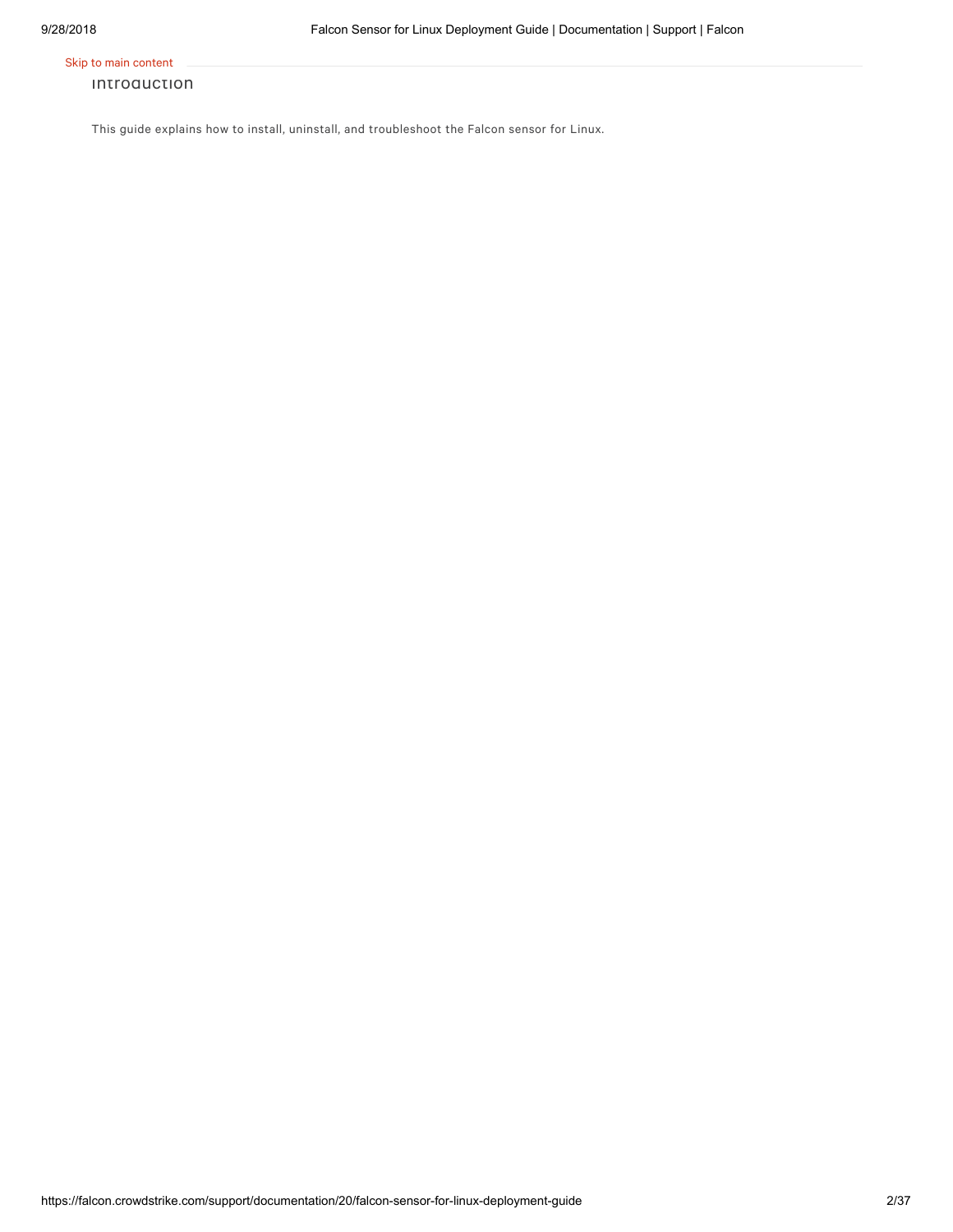#### System Requirements

#### Operating Systems

We support x86\_64 versions of these Linux server OSes. For specific kernel versions, see [Appendix](https://falcon.crowdstrike.com/support/documentation/20/falcon-host-sensor-deployment-guide-linux-kernel-based-sensor#supported) A.

- Amazon Linux 2
- Amazon Linux AMI
	- 2018.03
	- 2017.09
	- 2017.03
- CentOS
	- $0$  7.1 7.5
	- $0.6.7 6.10$
- Red Hat Enterprise Linux (RHEL)
	- $0$  7.1-7.5
	- $0.6.7 6.10$
- SUSE Linux Enterprise
	- $0$  12.1 12.3
	- 11.4 (*you must also install OpenSSL version 1.0.1e or greater*)
- Ubuntu
	- $0.16 \Delta W$
	- 16.04 LTS
	- 14.04 LTS

We don't support Linux desktop OSes.

Docker is supported on RHEL 7, Ubuntu 14.04 and Ubuntu 16.04 with Falcon sensor for Linux 4.8.5305 and later. Docker is supported on CentOS 7 with Falcon sensor for Linux 4.11.5605 and later. No other operating systems or containers are currently supported.

Falcon on GovCloud is supported on Falcon sensor for Linux 4.5 and later.

#### Networking Requirements

#### WHITELIST URLS

Depending on your network environment, you may need to whitelist SSL traffic to and from our cloud's network addresses.

- ts01-b.cloudsink.net
- lfoup01-b.cloudsink.net
- lfodown01-b.cloudsink.net

If you are a Falcon on GovCloud customer, you may need to whitelist SSL traffic to and from our cloud's network addresses. -

ts01-laggar-gcw.cloudsink.net - lfodown01-laggar-gcw.cloudsink.net

If your network requires whitelisting by IP address instead of FQDN, see [Appendix](https://falcon.crowdstrike.com/support/documentation/20/falcon-host-sensor-deployment-guide-linux-kernel-based-sensor#ipaddresses) B for a list of IP addresses we use.

We use AWS for some communications between hosts and the CrowdStrike cloud.

#### AVOID INTERFERENCE WITH CERTIFICATE PINNING

The Falcon sensor uses certificate pinning to defend against man-in-the-middle attacks. Some network configurations, such as deep packet inspection, interfere with certificate validation.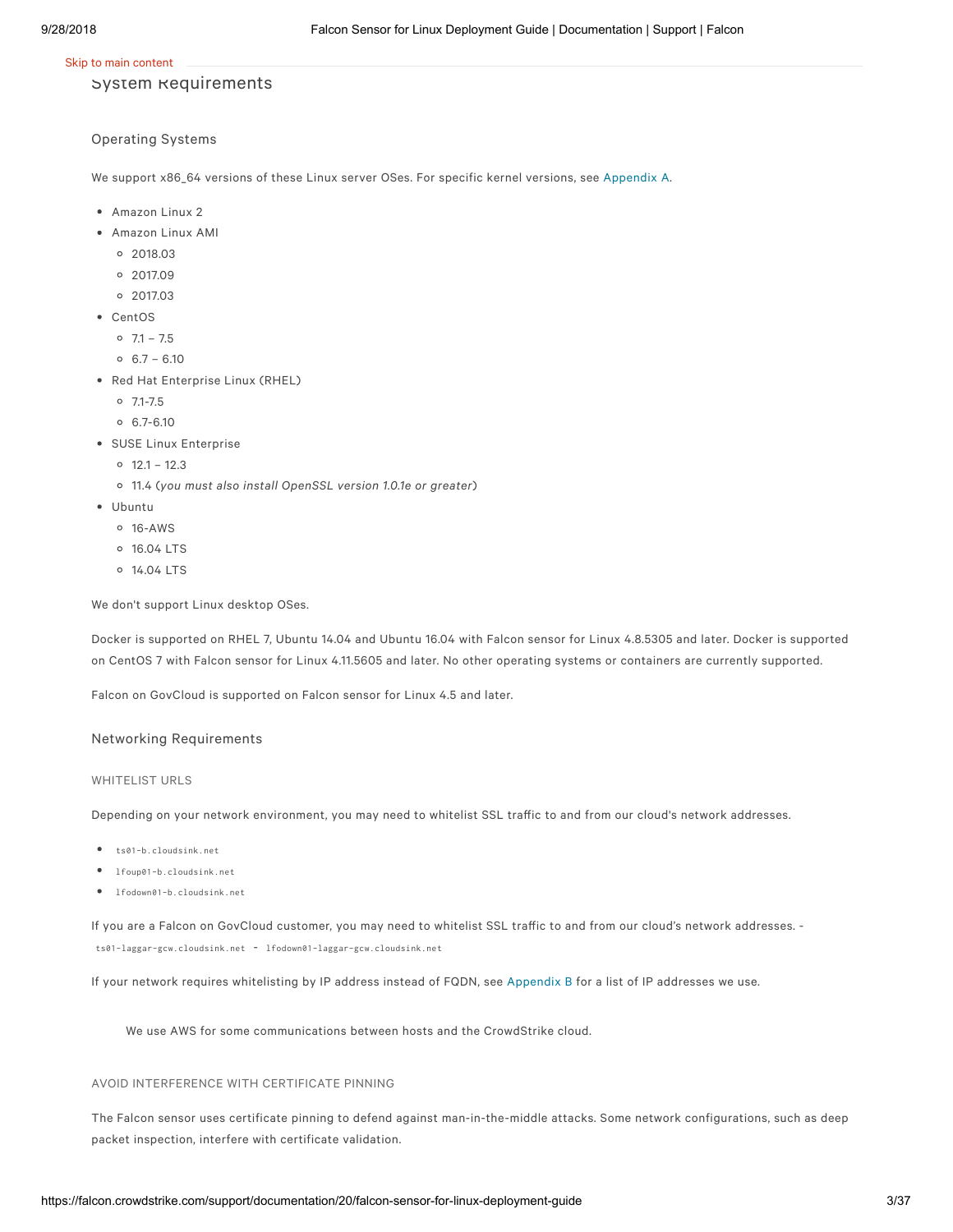#### 9/28/2018 Falcon Sensor for Linux Deployment Guide | Documentation | Support | Falcon

Skip to main content sket inspection (also called "HTTPS interception," "TLS interception," or "SSL inspection") or similar network

configurations. Common sources of interference with certificate pinning include antivirus systems, firewalls, or proxies.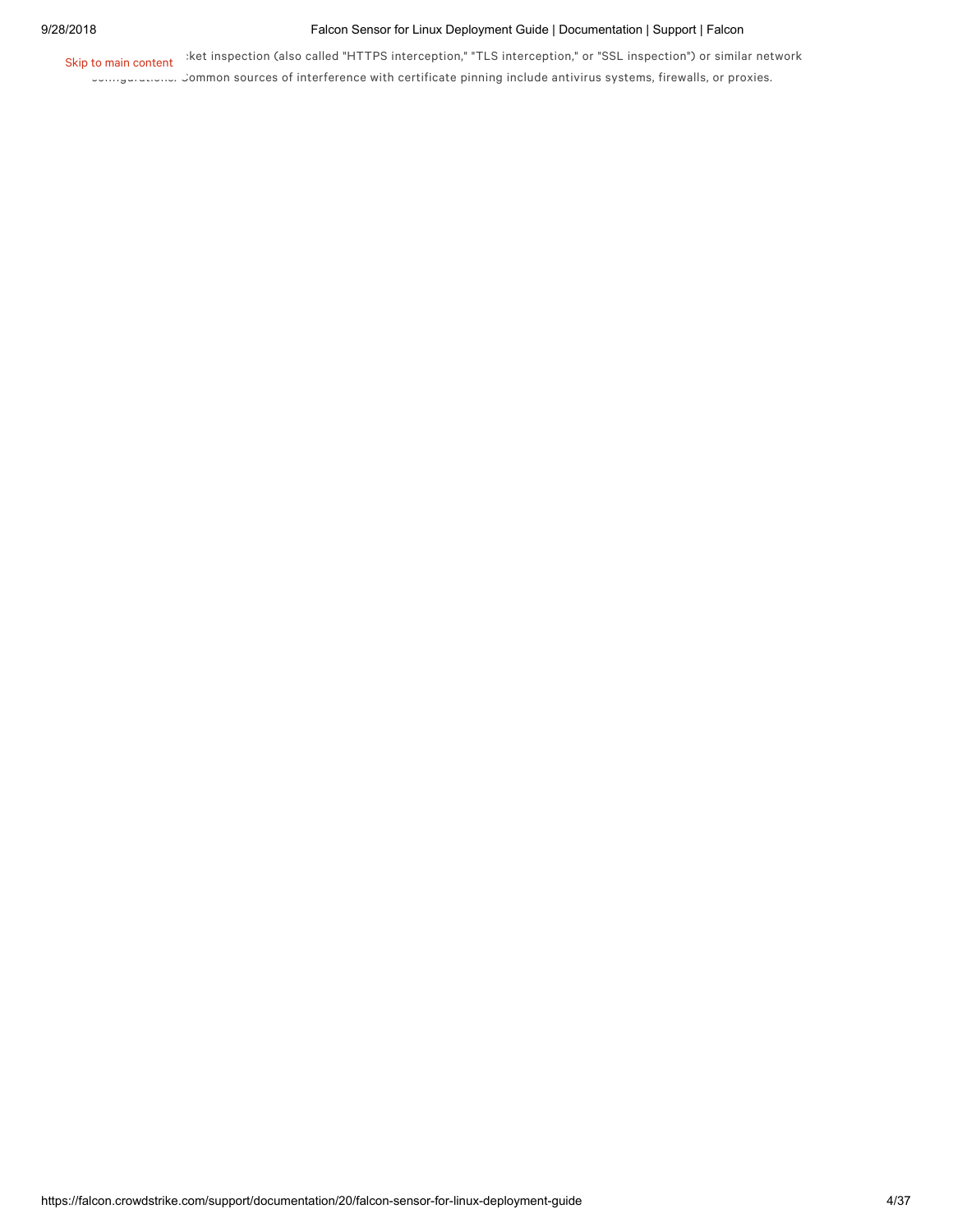### Install the Falcon Sensor for Linux

- 1. Download the Falcon sensor installer from Hosts > Sensor [Downloads.](https://falcon.crowdstrike.com/hosts/sensor-downloads)
- 2. Copy your Customer ID Checksum (CID), displayed on Sensor Downloads.
- 3. Run the installer, substituting <installer\_package> with your installer's file name.
	- Ubuntu:

sudo dpkg -i <installer\_package>

RHEL, CentOS, Amazon Linux:

sudo yum install <installer\_package>

o SLES:

sudo zypper install <installer\_package>

4. Set your CID on the sensor, substituting <CID> with your CID.

*This step is not required for versions 4.0 and earlier.*

All OSes:

sudo /opt/CrowdStrike/falconctl -s --cid=<CID>

5. Start the sensor manually.

*This step is not required for versions 4.0 and earlier.*

Hosts with SysVinit :

service falcon-sensor start

Hosts with Systemd :

systemctl start falcon-sensor

- 6. Confirm the sensor is running.
	- All OSes:

ps -e | grep falcon-sensor

#### You'll see output similar to this:

[root@centos6-installtest ~]# sudo ps -e | grep falcon-sensor

905 ? 00:00:02 falcon-sensor

#### Optional: Prepare a Host as a Master Image

If you're preparing a host as a "master" device for cloning or virtualization, you must remove your "master" host's agent ID (AID).

#### Run this command after installing:

sudo /opt/CrowdStrike/falconctl -d -f --aid

When your cloned devices or virtual machines first contact the CrowdStrike cloud, they'll be automatically assigned a unique AID. If multiple devices use the same AID, the Falcon console will process all their events as though they came from a single device.

#### Optional: Configure a Proxy

If your hosts use a proxy, configure the Falcon sensor to use it:

Configure proxy:

sudo /opt/CrowdStrike/falconctl -s --aph=<proxy host> --app=<proxy port>

Confirm config:

sudo /opt/CrowdStrike/falconctl -g --aph --app

Enable proxy:

sudo /opt/CrowdStrike/falconctl -s --apd=FALSE

Disable proxy:

```
sudo /opt/CrowdStrike/falconctl -s --apd=TRUE
```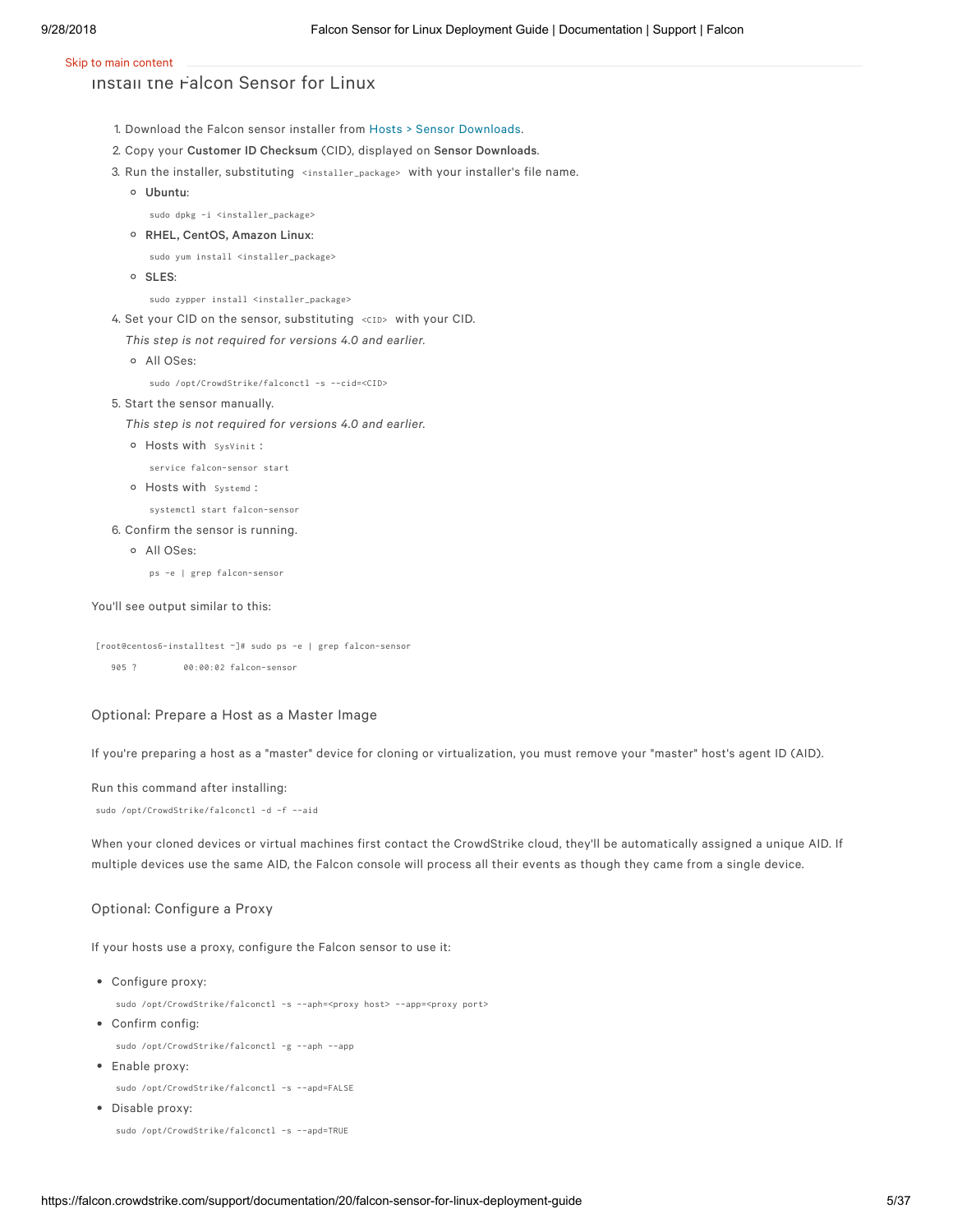# Uninstall the Falcon Sensor for Linux

Run these commands to uninstall the Falcon sensor from your host:

Ubuntu:

sudo apt-get purge falcon-sensor

- RHEL, CentOS, Amazon Linux:
- sudo yum remove falcon-sensor
- SLES:

sudo zypper remove falcon-sensor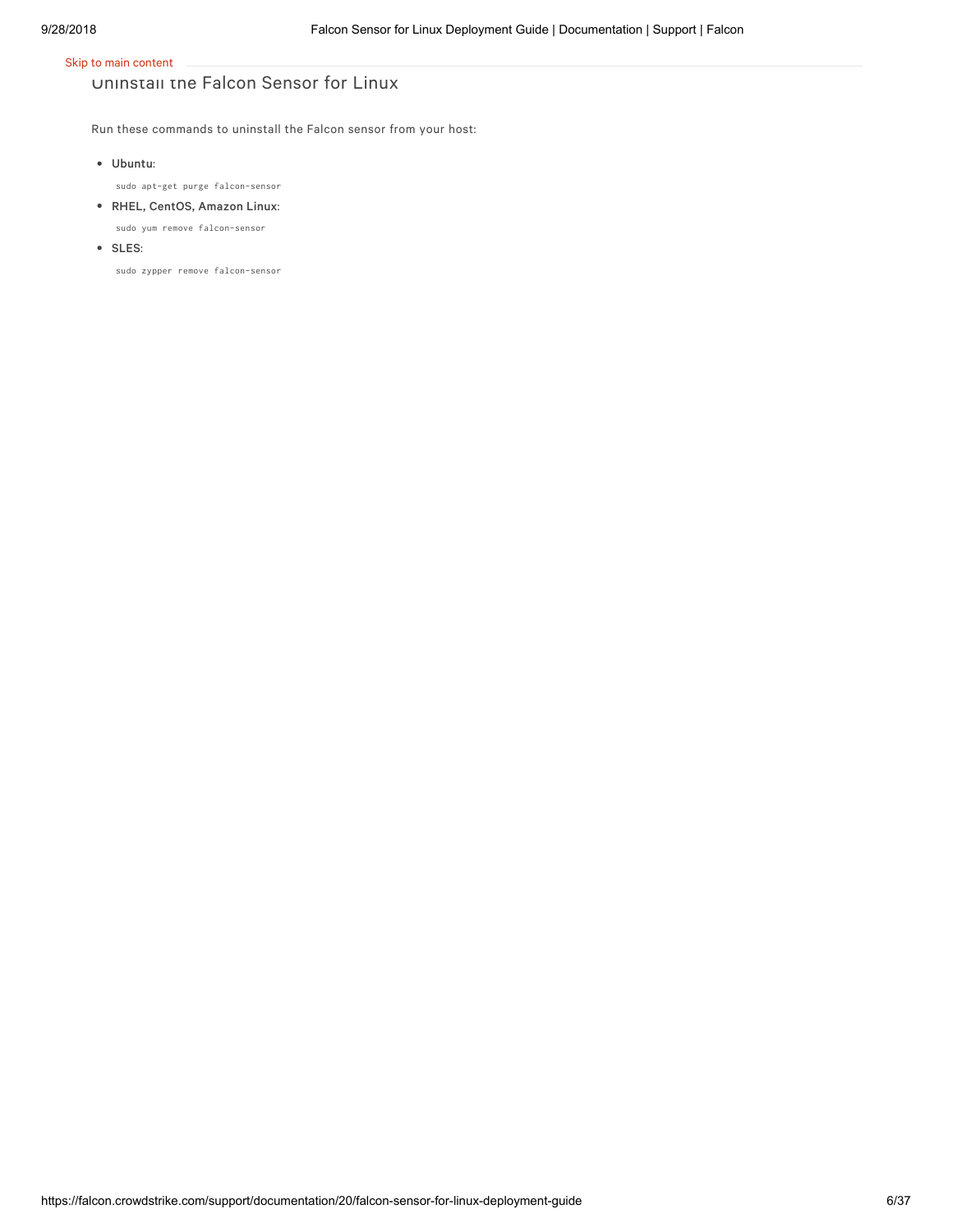### Troubleshooting Sensor Installation

Installation Fails

ISSUE

Your sensor installation fails.

SOLUTION

Verify that the SHA256 checksum of the installer file you downloaded matches the SHA256 checksum shown in Hosts > [Downloads](https://falcon.crowdstrike.com/hosts/downloads).

Ubuntu Installation Fails: "Dependent Packages are not Installed"

#### ISSUE

Your Ubuntu installation fails with an error that "dependent packages are not installed."

#### SOLUTION

Use this command to install the dependent packages:

\$ apt-get -f install

#### SLES Installation Fails: "Nothing Provides Openssl"

#### ISSUE

Your SLES installation fails with an error that nothing provides openss11 >= 1.0.1. This is most commonly caused by a SLES version that doesn't include a modern OpenSSL implementation.

#### SOLUTION

- 1. Enable the SLES 11 security module: \$ sudo zypper mr --enable SLE11-Security-Module
- 2. Run the sensor installer again.

#### Verify that Dependencies are Installed

#### ISSUE

Your installation fails with an error message about missing dependencies of libssl, libc, or libcrypto.

--> Missing Dependency: libssl.so.10()(64bit) is needed by package falcon-sensor-1.0.3-1.e16x86\_64 (/falcon-sensor-1.0.3-1.e16.x86\_64) Error Missing Dependency: libc.so.6(GLIBC\_2.7)(64bit) is needed by package falcon-sensor-1.0.3-1.e16x86\_64 (/falcon-sensor-1.0.3-1.e16.x86\_64) Error Missing Dependency: libcrypto.so.10()(64bit) is needed by package falcon-sensor-1.0.3-1.e16x86\_64 (/falcon-sensor-1.0.3-1.e16.x86\_64)

#### **SOLUTION**

Install a [supported](https://falcon.crowdstrike.com/support/documentation/20/falcon-host-sensor-deployment-guide-linux-kernel-based-sensor#requirements) version of OpenSSL.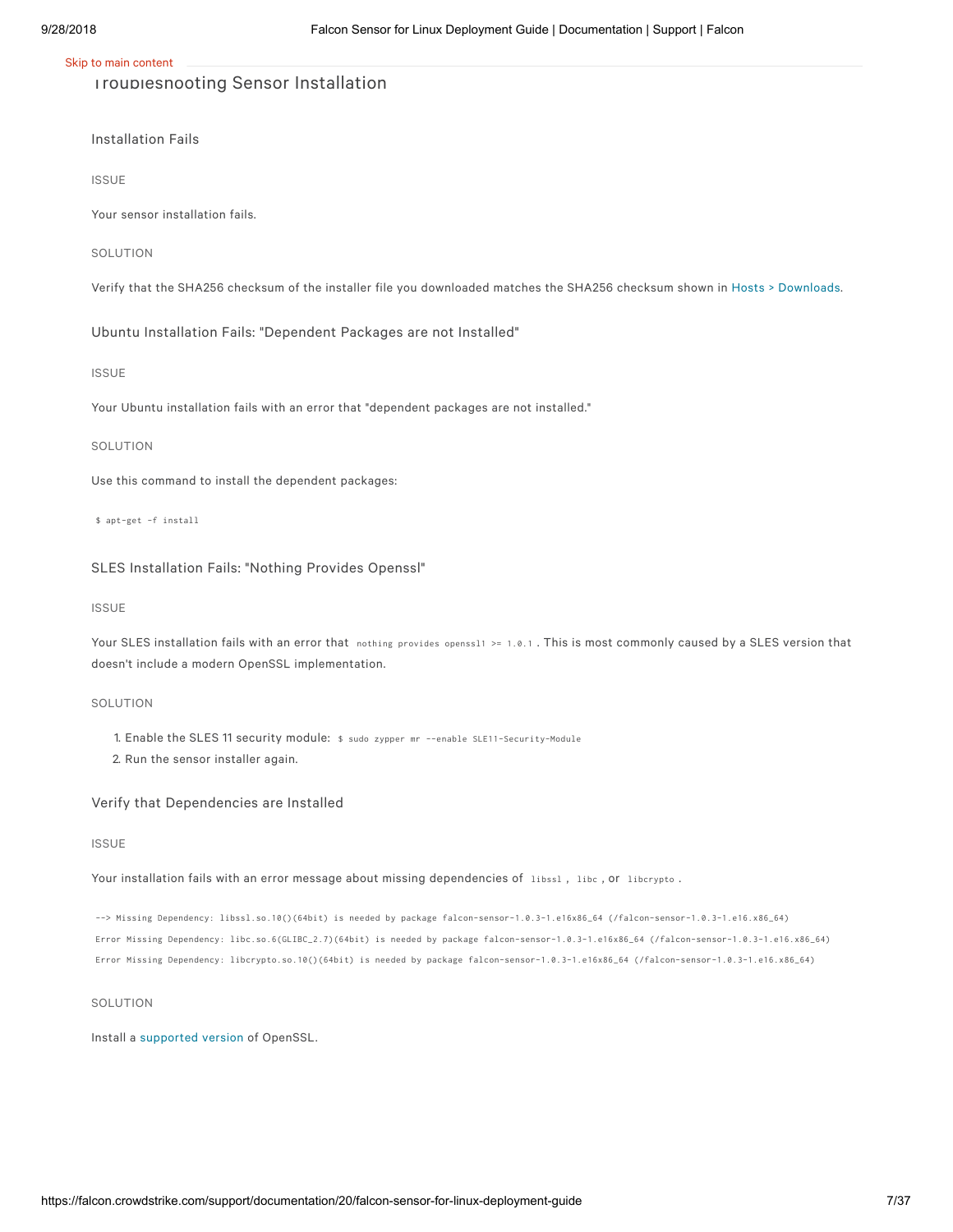### Troubleshooting General Sensor Issues

Verify that the Sensor is Running

- 1. Check running processes to verify the Falcon sensor is running: ps -e <sup>|</sup> grep -e falcon-sensor
- 2. Check kernel modules to verify the Falcon sensor's kernel modules are running: lsmod | grep falcon
- 3. Check the Falcon sensor's configurable options: sudo /opt/CrowdStrike/falconctl -g Optional parameters:
	- --aid : the sensor's agent ID
	- --cid : your Customer ID
	- --apd : the sensor's proxy status (enabled or disabled)
	- --aph : the sensor's proxy host
	- --app : the sensor's proxy port

The sensor requires these runtime services:

- network
- systemd
	- local-fs
	- sysinit
	- multi-user
	- shutdown

#### Verify the Sensor Files on Disk

If the sensor is not running, verify that the sensor's application files exist on your host:

\$ sudo ls -al /opt/CrowdStrike /opt/CrowdStrike/falcon-sensor

This should be a symlink to either:

- the original sensor installation at /opt/CrowdStrike/falcon-sensor
- a sensor update package with a release build number, such as /opt/CrowdStrike/falcon-sensor3000

Verify that the Sensor is Connected to the Cloud

There are two ways to verify that a sensor is connected to the CrowdStrike cloud:

- Falcon console: Search for the host in Hosts > Host [Management](https://falcon.crowdstrike.com/investigate/events/en-US/app/eam2/sensor_app). To view a complete list of newly installed sensors, use the Sensor Report.
- From the host: Check network statistics using the command line: sudo netstat -tapn <sup>|</sup> grep falcon

If the Falcon sensor is communicating with the cloud, you'll see output like this:

tcp 0 0 192.0.2.176:35382 ec2-54-148-96-12:443 ESTABLISHED 3228/falcon-sensor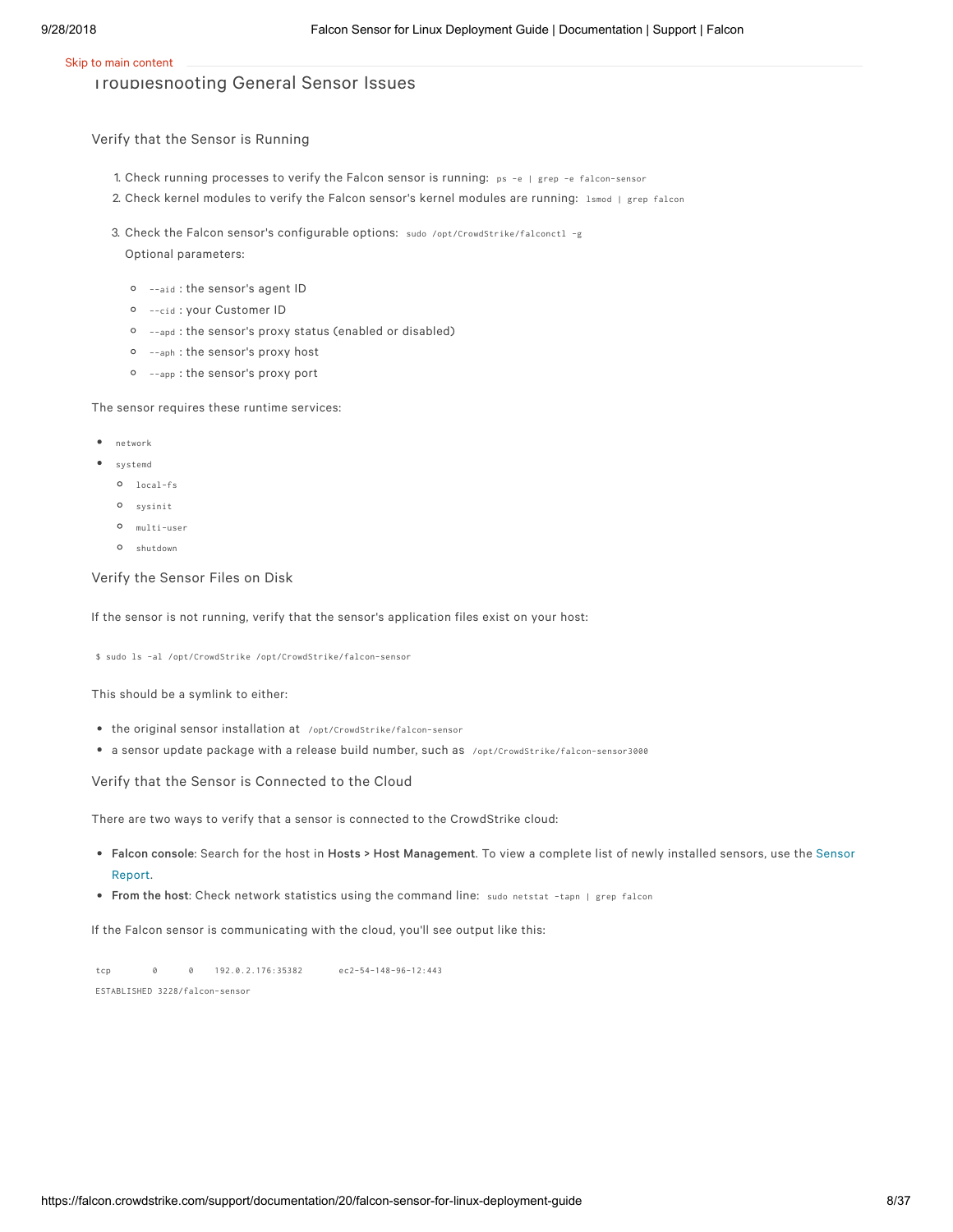### Sensor Logging

CrowdStrike support may ask you to provide sensor logs when troubleshooting an issue. Sensor logs are disabled by default because they can consume significant disk space. We recommend enabling sensor logs only when requested by CrowdStrike support.

#### Enable sensor logging:

/opt/CrowdStrike/falconctl -s --feature=enableLog,disableLogBuffer --update

#### Disable sensor logging:

/opt/CrowdStrike/falconctl -s --feature=none --update

Sensor logs are available for sensor version 3.0 and later. Find your sensor version with this command:

/opt/CrowdStrike/falconctl -g --version .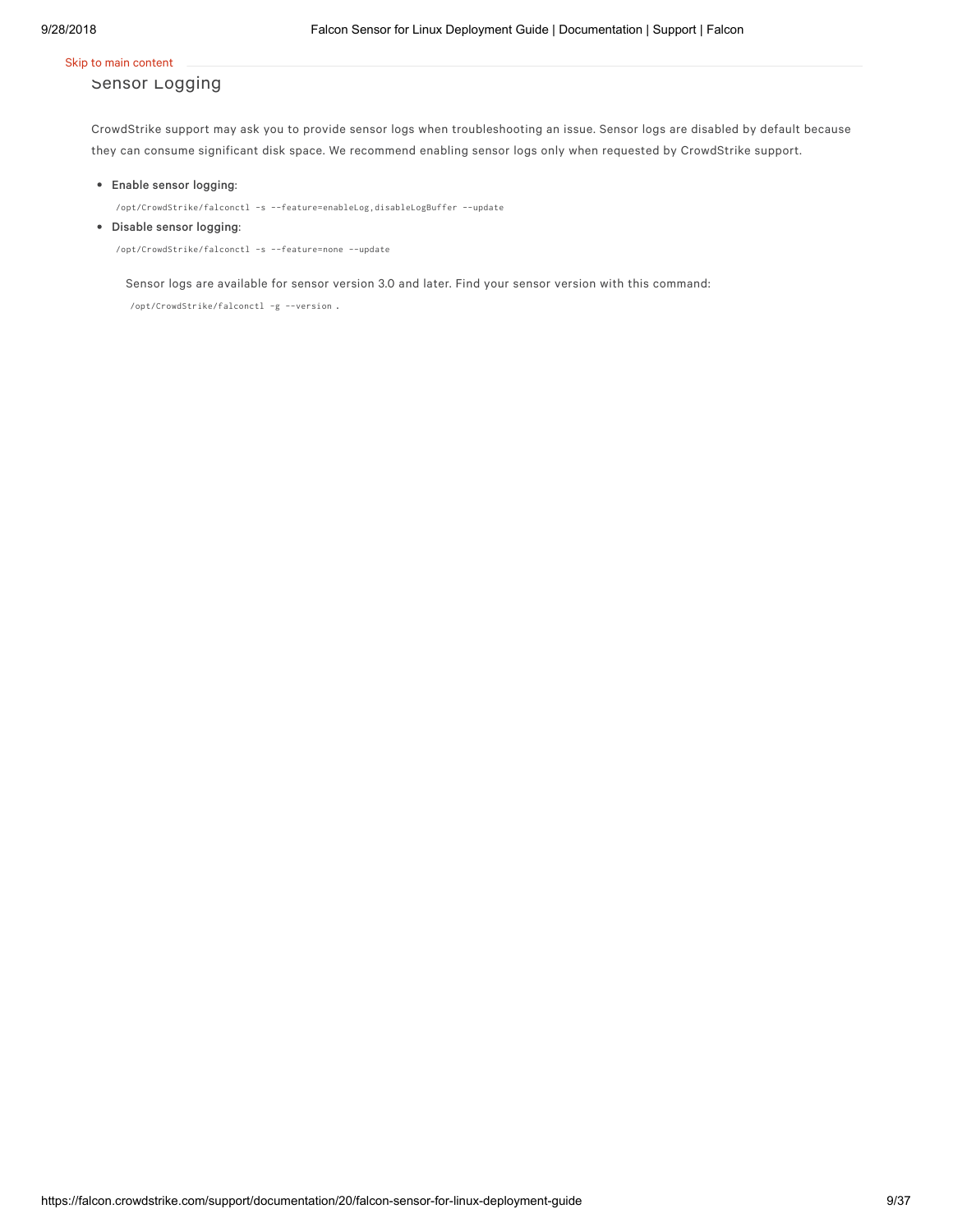## Appendix A - Supported Kernels

Run the command uname -r from a host's command line to find its kernel version.

Falcon on GovCloud is supported on Falcon sensor for Linux 4.5 and later.

Unsupported kernels: For kernels not listed here, the sensor will run in a reduced functionality mode (RFM) until we update the Falcon sensor to support that kernel.

#### Amazon Linux 2

| Kernel                      | Minimum sensor version   |
|-----------------------------|--------------------------|
| 4.14.47-64.38.amzn2.x86 64  | Falcon sensor v4.12.5704 |
| 4.14.51-66.38.amzn2.x86 64  | Falcon sensor v4.12.5704 |
| 4.14.55-68.37.amzn2.x86 64  | Falcon sensor v4.12.5704 |
| 4.14.59-68.43.amzn2.x86 64  | Falcon sensor v4.13.5803 |
| 4.14.62-70.117.amzn2.x86 64 | Falcon sensor v4.13.5803 |

#### Amazon Linux 2018.03

| Kernel                      | Minimum sensor version   |
|-----------------------------|--------------------------|
| 4.14.26-46.32.amzn1.x86_64  | Falcon sensor v4.10.5501 |
| 4.14.33-51.34.amzn1.x86_64  | Falcon sensor v4.10.5501 |
| 4.14.33-51.37.amzn1.x86 64  | Falcon sensor v4.10.5501 |
| 4.14.42-52.37.amzn1.x86_64  | Falcon sensor v4.10.5501 |
| 4.14.47-56.37.amzn1.x86_64  | Falcon sensor v4.10.5501 |
| 4.14.51-60.37.amzn1.x86_64  | Falcon sensor v4.11.5605 |
| 4.14.51-60.38.amzn1.x86_64  | Falcon sensor v4.11.5605 |
| 4.14.59-64.43.amzn1.x86 64  | Falcon sensor v4.11.5607 |
| 4.14.62-65.117.amzn1.x86_64 | Falcon sensor v4.11.5609 |
| 4.14.67-66.56.amzn1.x86_64  | Falcon sensor v4.13.5803 |

#### Amazon Linux 2017.03

| Kernel                    | Minimum sensor version |
|---------------------------|------------------------|
| 4.9.17-8.31.amzn1.x86_64  | Falcon sensor v3.5     |
| 4.9.20-10.30.amzn1.x86 64 | Falcon sensor v3.5     |
| 4.9.20-11.31.amzn1.x86 64 | Falcon sensor v3.5     |
| 4.9.27-14.31.amzn1.x86 64 | Falcon sensor v3.5     |
| 4.9.27-14.33.amzn1.x86 64 | Falcon sensor v3.5     |
| 4.9.32-15.41.amzn1.x86 64 | Falcon sensor v3.5     |
| 4.9.38-16.33.amzn1.x86 64 | Falcon sensor v3.5     |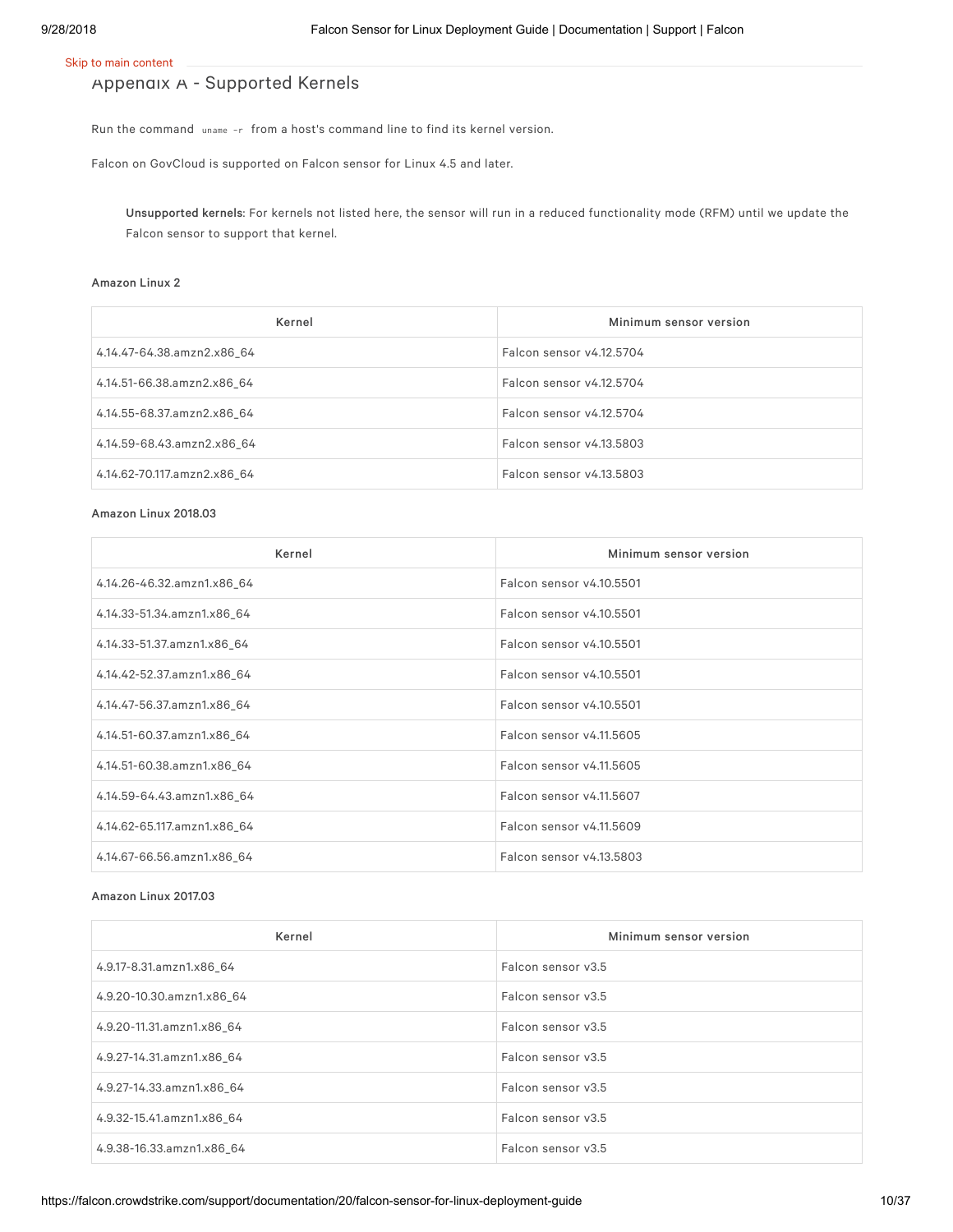### 9/28/2018 Falcon Sensor for Linux Deployment Guide | Documentation | Support | Falcon

| Skip to main content :n1.x86_64 | Falcon sensor v3.6 |
|---------------------------------|--------------------|
| 4.9.43-17.38.amzn1.x86 64       | Falcon sensor v3.6 |
| 4.9.43-17.39.amzn1.x86_64       | Falcon sensor v3.7 |
| 4.9.51-10.52.amzn1.x86_64       | Falcon sensor v3.7 |
| 4.9.70-25.242.amzn1.x86_64      | Falcon sensor v3.8 |
| 4.9.75-25.55.amzn1.x86_64       | Falcon sensor v3.8 |

#### Amazon Linux 2017.09

| Kernel                      | Minimum sensor version   |
|-----------------------------|--------------------------|
| 4.9.58-18.51.amzn1.x86_64   | Falcon sensor v3.10.4204 |
| 4.9.58-18.55.amzn1.x86_64   | Falcon sensor v3.10.4204 |
| 4.9.62-21.56.amzn1.x86_64   | Falcon sensor v3.10.4204 |
| 4.9.77-31.58.amzn1.x86_64   | Falcon sensor v3.10.4205 |
| 4.9.81-35.56.amzn1.x86_64   | Falcon sensor v4.1.4404  |
| 4.9.76-3.78.amzn1.x86_64    | Falcon sensor v4.3.4603  |
| 4.9.85-37.55.amzn1.x86_64   | Falcon sensor v4.3.4603  |
| 4.9.85-38.58.amzn1.x86_64   | Falcon sensor v4.3.4603  |
| 4.9.93-41.60.amzn1.x86_64   | Falcon sensor v4.5.5014  |
| 4.9.70-22.55.amzn1.x86_64   | Falcon sensor v4.11.5605 |
| 4.9.116-43.59.amzn1.x86_64  | Falcon sensor v4.11.5607 |
| 4.9.119-44.140.amzn1.x86_64 | Falcon sensor v4.11.5609 |

#### RHEL 6 / CentOS 6

| Kernel                        | Minimum sensor version   |
|-------------------------------|--------------------------|
| 2.6.32-431.el6.x86 64         | Falcon sensor v3.10.4204 |
| 2.6.32-431.1.2.0.1.el6.x86_64 | Falcon sensor v3.10.4204 |
| 2.6.32-431.1.2.el6.x86_64     | Falcon sensor v3.10.4204 |
| 2.6.32-431.11.2.el6.x86_64    | Falcon sensor v3.10.4204 |
| 2.6.32-431.17.1.el6.x86_64    | Falcon sensor v3.10.4204 |
| 2.6.32-431.20.3.el6.x86_64    | Falcon sensor v3.10.4204 |
| 2.6.32-431.20.5.el6.x86_64    | Falcon sensor v3.10.4204 |
| 2.6.32-431.23.3.el6.x86 64    | Falcon sensor v3.10.4204 |
| 2.6.32-431.29.2.el6.x86 64    | Falcon sensor v3.10.4204 |
| 2.6.32-431.3.1.el6.x86_64     | Falcon sensor v3.10.4204 |
| 2.6.32-431.37.1.el6.x86 64    | Falcon sensor v3.10.4204 |
| 2.6.32-431.40.1.el6.x86_64    | Falcon sensor v3.10.4204 |
| 2.6.32-431.40.2.el6.x86_64    | Falcon sensor v3.10.4204 |
| 2.6.32-431.46.2.el6.x86_64    | Falcon sensor v3.10.4204 |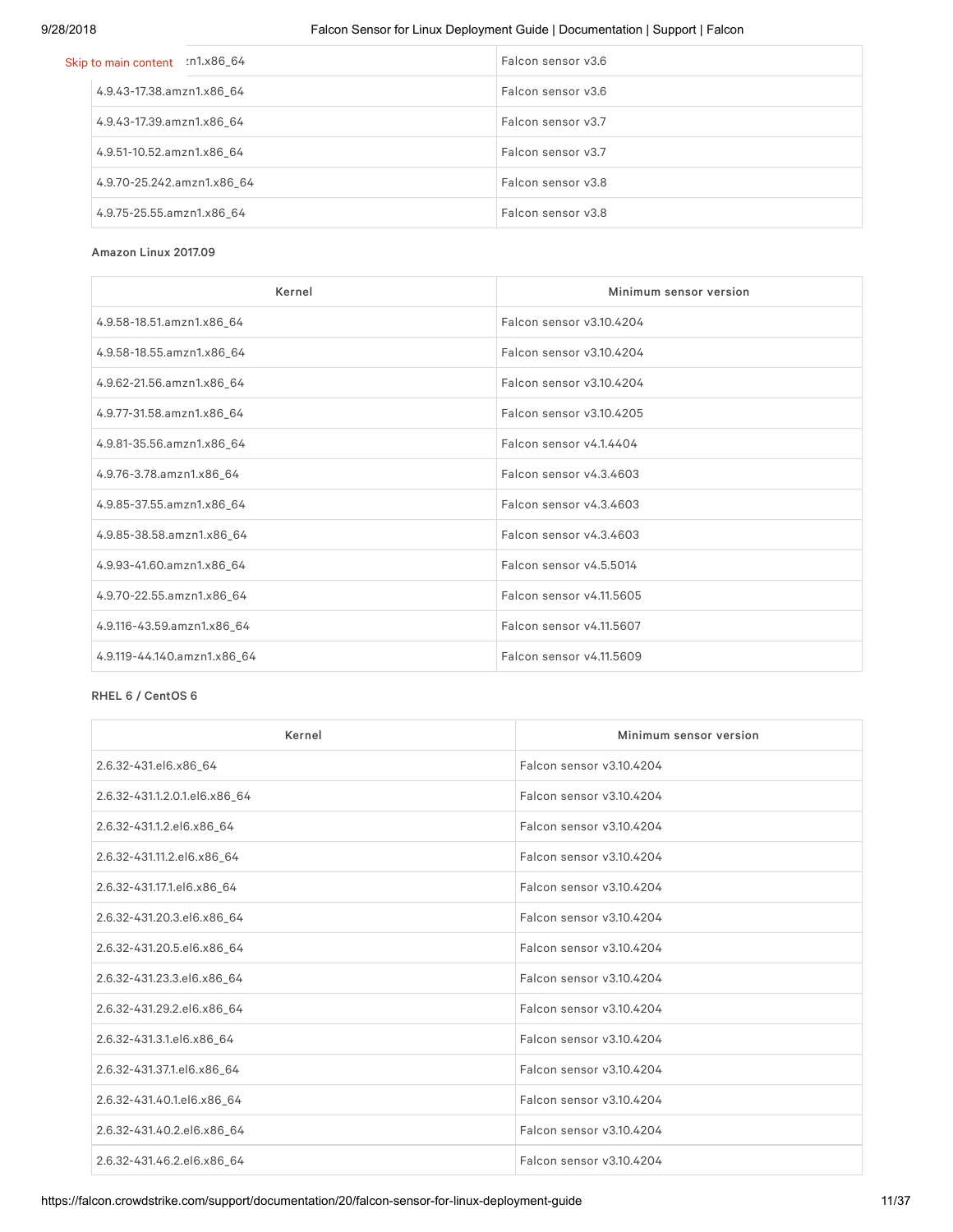| Skip to main content 3.x86_64 | Falcon sensor v3.10.4204 |
|-------------------------------|--------------------------|
| 2.6.32-431.50.1.el6.x86_64    | Falcon sensor v3.10.4204 |
| 2.6.32-431.53.2.el6.x86_64    | Falcon sensor v3.10.4204 |
| 2.6.32-431.56.1.el6.x86_64    | Falcon sensor v3.10.4204 |
| 2.6.32-431.59.1.el6.x86_64    | Falcon sensor v3.10.4204 |
| 2.6.32-431.61.2.el6.x86_64    | Falcon sensor v3.10.4204 |
| 2.6.32-431.64.1.el6.x86_64    | Falcon sensor v3.10.4204 |
| 2.6.32-431.66.1.el6.x86_64    | Falcon sensor v3.10.4204 |
| 2.6.32-504.el6.x86_64         | Earlier than v3.4        |
| 2.6.32-504.1.3.el6.x86_64     | Earlier than v3.4        |
| 2.6.32-504.3.3.el6.x86_64     | Earlier than v3.4        |
| 2.6.32-504.8.1.el6.x86_64     | Earlier than v3.4        |
| 2.6.32-504.12.2.el6.x86_64    | Earlier than v3.4        |
| 2.6.32-504.16.2.el6.x86_64    | Earlier than v3.4        |
| 2.6.32-504.23.4.el6.x86_64    | Earlier than v3.4        |
| 2.6.32-504.30.3.el6.x86_64    | Earlier than v3.4        |
| 2.6.32-504.33.2.el6.x86_64    | Earlier than v3.4        |
| 2.6.32-504.36.1.el6.x86_64    | Earlier than v3.4        |
| 2.6.32-504.38.1.el6.x86_64    | Earlier than v3.4        |
| 2.6.32-504.40.1.el6.x86_64    | Earlier than v3.4        |
| 2.6.32-504.43.1.el6.x86_64    | Earlier than v3.4        |
| 2.6.32-504.46.1.el6.x86_64    | Earlier than v3.4        |
| 2.6.32-504.49.1.el6.x86_64    | Earlier than v3.4        |
| 2.6.32-504.50.1.el6.x86_64    | Earlier than v3.4        |
| 2.6.32-504.51.1.el6.x86_64    | Earlier than v3.4        |
| 2.6.32-504.52.1.el6.x86_64    | Earlier than v3.4        |
| 2.6.32-504.54.1.el6.x86_64    | Earlier than v3.4        |
| 2.6.32-573.el6.x86_64         | Earlier than v3.4        |
| 2.6.32-573.1.1.el6.x86_64     | Earlier than v3.4        |
| 2.6.32-573.3.1.el6.x86_64     | Earlier than v3.4        |
| 2.6.32-573.7.1.el6.x86_64     | Earlier than v3.4        |
| 2.6.32-573.8.1.el6.x86_64     | Earlier than v3.4        |
| 2.6.32-573.12.1.el6.x86_64    | Earlier than v3.4        |
| 2.6.32-573.18.1.el6.x86_64    | Earlier than v3.4        |
| 2.6.32-573.22.1.el6.x86_64    | Earlier than v3.4        |
| 2.6.32-573.26.1.el6.x86_64    | Earlier than v3.4        |
| 2.6.32-573.30.1.el6.x86_64    | Earlier than v3.4        |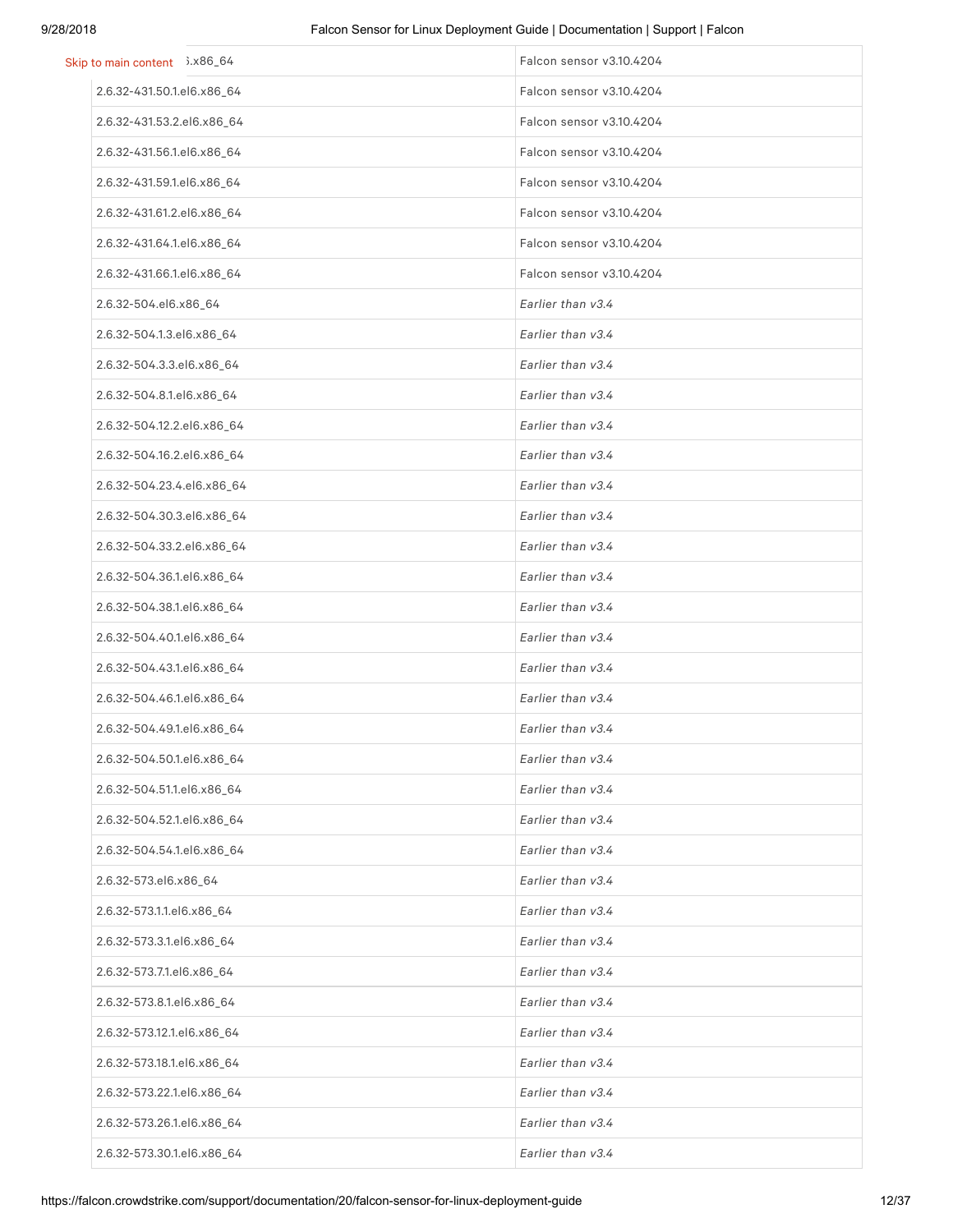| Skip to main content 16.x86_64 | Earlier than v3.4        |
|--------------------------------|--------------------------|
| 2.6.32-573.34.1.el6.x86_64     | Earlier than v3.4        |
| 2.6.32-573.35.1.el6.x86_64     | Earlier than v3.4        |
| 2.6.32-573.35.2.el6.x86 64     | Earlier than v3.4        |
| 2.6.32-573.37.1.el6.x86_64     | Earlier than v3.4        |
| 2.6.32-573.38.1.el6.x86_64     | Earlier than v3.4        |
| 2.6.32-573.40.1.el6.x86_64     | Earlier than v3.4        |
| 2.6.32-573.42.2.el6.x86_64     | Falcon sensor v3.4       |
| 2.6.32-573.43.2.el6.x86_64     | Falcon sensor v3.4       |
| 2.6.32-573.43.3.el6.x86_64     | Falcon sensor v3.7       |
| 2.6.32-573.45.1.el6.x86_64     | Falcon sensor v3.7       |
| 2.6.32-573.45.2.el6.x86_64     | Falcon sensor v3.7       |
| 2.6.32-573.47.1.el6.x86_64     | Falcon sensor v3.7       |
| 2.6.32-573.48.1.el6.x86_64     | Falcon sensor v3.7       |
| 2.6.32-573.49.1.el6.x86_64     | Falcon sensor v3.8       |
| 2.6.32-573.49.3.el6.x86_64     | Falcon sensor v3.10.4204 |
| 2.6.32-573.51.1.el6.x86_64     | Falcon sensor v4.1.4404  |
| 2.6.32-642.el6.x86_64          | Earlier than v3.4        |
| 2.6.32-642.1.1.el6.x86_64      | Earlier than v3.4        |
| 2.6.32-642.3.1.el6.x86_64      | Earlier than v3.4        |
| 2.6.32-642.4.2.el6.x86_64      | Earlier than v3.4        |
| 2.6.32-642.6.1.el6.x86_64      | Earlier than v3.4        |
| 2.6.32-642.6.2.el6.x86_64      | Earlier than v3.4        |
| 2.6.32-642.11.1.el6.x86_64     | Earlier than v3.4        |
| 2.6.32-642.13.1.el6.x86_64     | Earlier than v3.4        |
| 2.6.32-642.13.2.el6.x86_64     | Earlier than v3.4        |
| 2.6.32-642.15.1.el6.x86_64     | Earlier than v3.4        |
| 2.6.32-696.el6.x86_64          | Falcon sensor v3.4       |
| 2.6.32-696.1.1.el6.x86_64      | Falcon sensor v3.4       |
| 2.6.32-696.3.1.el6.x86_64      | Falcon sensor v3.4       |
| 2.6.32-696.3.2.el6.x86_64      | Falcon sensor v3.4       |
| 2.6.32-696.6.3.el6.x86_64      | Falcon sensor v3.5       |
| 2.6.32-696.10.1.el6.x86_64     | Falcon sensor v3.6       |
| 2.6.32-696.10.2.el6.x86_64     | Falcon sensor v3.7       |
| 2.6.32-696.10.3.el6.x86_64     | Falcon sensor v3.7       |
| 2.6.32-696.18.7.el6.x86_64     | Falcon sensor v3.8       |
| 2.6.32-696.13.2.el6.x86_64     | Falcon sensor v3.10.4204 |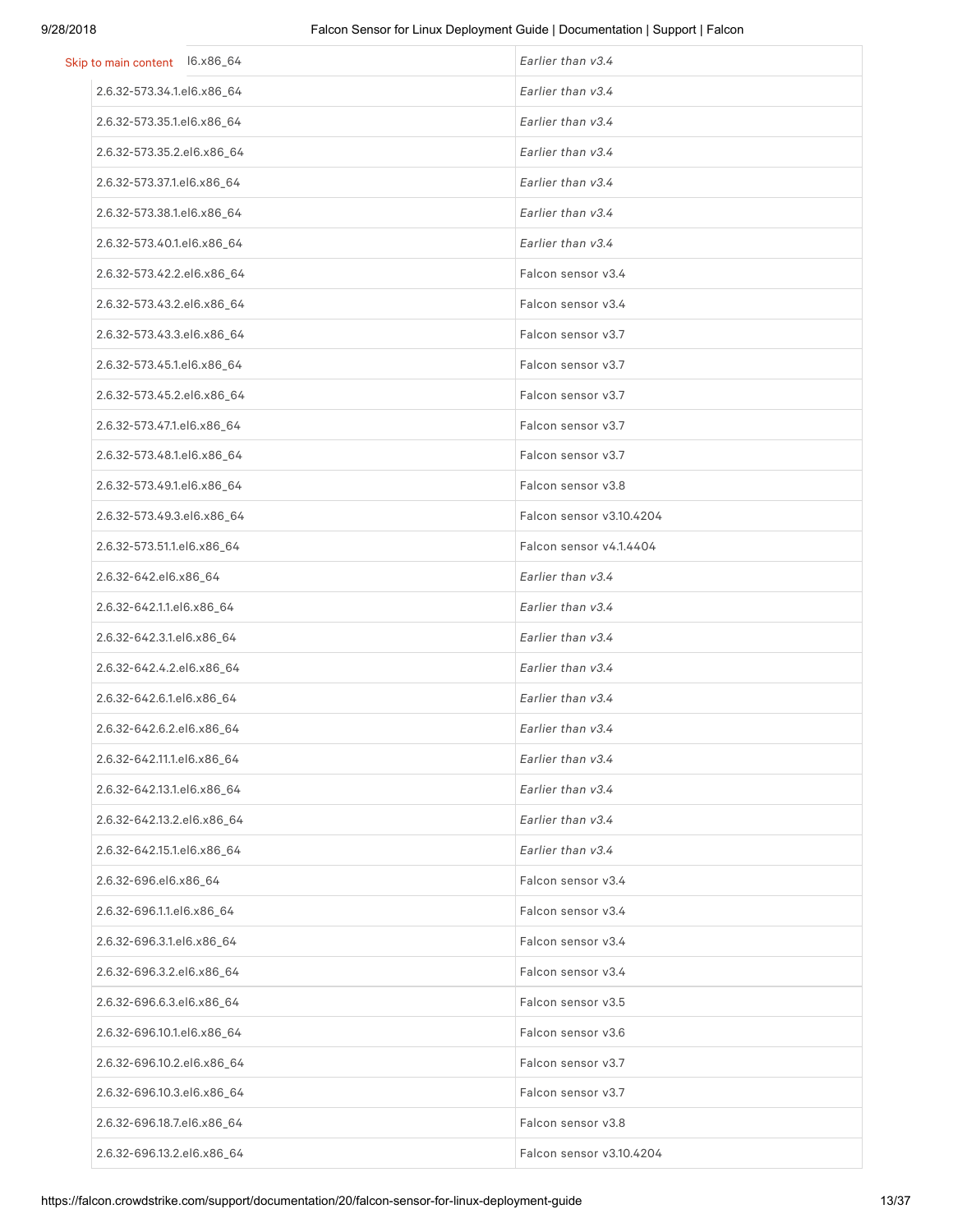| Skip to main content l6.x86_64   | Falcon sensor v3.10.4204 |
|----------------------------------|--------------------------|
| 2.6.32-696.20.1.el6.x86_64       | Falcon sensor v3.10.4205 |
| 2.6.32-573.41.1.el6.x86_64       | Falcon sensor v4.5.5011  |
| 2.6.32-573.42.1.el6.x86_64       | Falcon sensor v4.5.5011  |
| 2.6.32-573.53.1.el6.x86_64       | Falcon sensor v4.5.5013  |
| 2.6.32-696.23.1.el6.x86_64       | Falcon sensor v4.5.5013  |
| 2.6.32-696.28.1.el6.x86_64       | Falcon sensor v4.5.5013  |
| 2.6.32-696.30.1.el6.x86_64       | Falcon sensor v4.5.5013  |
| 2.6.32-573.55.2.el6.x86 64       | Falcon sensor v4.5.5014  |
| 2.6.32-573.55.4.el6.x86_64       | Falcon sensor v4.5.5014  |
| 2.6.32-573.59.1.el6.x86_64       | Falcon sensor v4.8.5305  |
| 6.7 - 2.6.32-573.60.1.el6.x86 64 | Falcon sensor v4.11.5605 |
| 6.10 - 2.6.32-754.el6.x86 64     | Falcon sensor v4.11.5605 |
| 6.10 - 2.6.32-754.2.1.el6.x86 64 | Falcon sensor v4.11.5605 |
| 6.7 - 2.6.32-573.60.4.el6.x86_64 | Falcon sensor v4.11.5609 |
| 6.10 - 2.6.32-754.3.5.el6.x86 64 | Falcon sensor v4.11.5609 |
| 6.7 - 2.6.32-573.62.1.el6.x86 64 | Falcon sensor v4.13.5803 |

#### RHEL 7 / CentOS 7

| Kernel                     | Minimum sensor version |
|----------------------------|------------------------|
| 3.10.0-229.el7.x86_64      | Earlier than v3.4      |
| 3.10.0-229.1.2.el7.x86_64  | Earlier than v3.4      |
| 3.10.0-229.4.2.el7.x86_64  | Earlier than v3.4      |
| 3.10.0-229.7.2.el7.x86_64  | Earlier than v3.4      |
| 3.10.0-229.11.1.el7.x86_64 | Earlier than v3.4      |
| 3.10.0-229.14.1.el7.x86_64 | Earlier than v3.4      |
| 3.10.0-229.20.1.el7.x86_64 | Earlier than v3.4      |
| 3.10.0-229.24.2.el7.x86_64 | Earlier than v3.4      |
| 3.10.0-229.26.2.el7.x86_64 | Earlier than v3.4      |
| 3.10.0-229.28.1.el7.x86_64 | Earlier than v3.4      |
| 3.10.0-229.30.1.el7.x86_64 | Falcon sensor v3.5     |
| 3.10.0-229.34.1.el7.x86_64 | Earlier than v3.4      |
| 3.10.0-229.38.1.el7.x86_64 | Earlier than v3.4      |
| 3.10.0-229.40.1.el7.x86_64 | Earlier than v3.4      |
| 3.10.0-229.42.1.el7.x86_64 | Earlier than v3.4      |
| 3.10.0-229.42.2.el7.x86_64 | Earlier than v3.4      |
| 3.10.0-229.44.1.el7.x86_64 | Earlier than v3.4      |
| 3.10.0-229.46.1.el7.x86_64 | Earlier than v3.4      |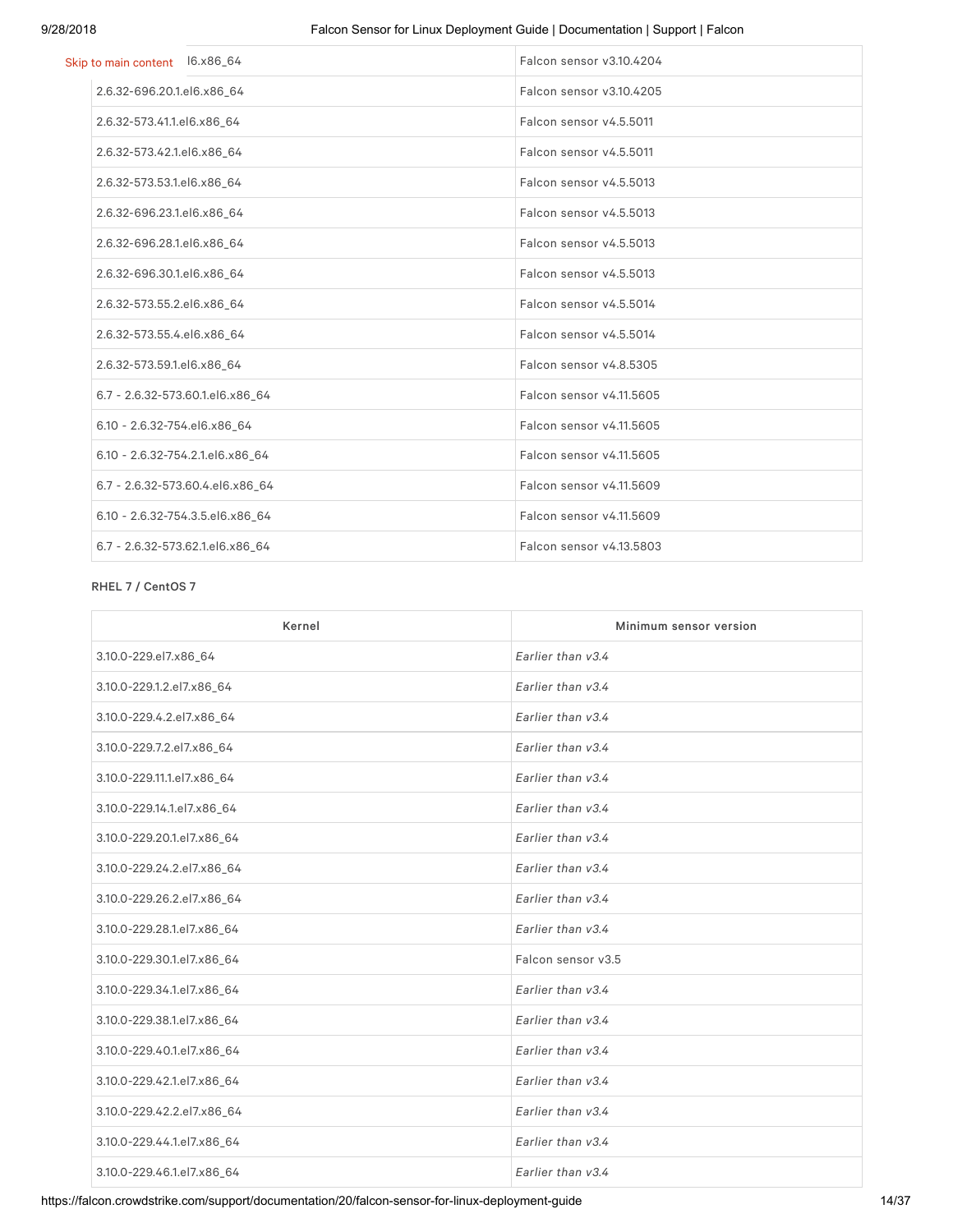| Skip to main content 17.x86_64 | Earlier than v3.4        |
|--------------------------------|--------------------------|
| 3.10.0-229.49.1.el7.x86_64     | Earlier than v3.4        |
| 3.10.0-327.el7.x86_64          | Earlier than v3.4        |
| 3.10.0-327.3.1.el7.x86_64      | Earlier than v3.4        |
| 3.10.0-327.4.4.el7.x86_64      | Earlier than v3.4        |
| 3.10.0-327.4.5.el7.x86_64      | Earlier than v3.4        |
| 3.10.0-327.10.1.el7.x86_64     | Earlier than v3.4        |
| 3.10.0-327.13.1.el7.x86_64     | Earlier than v3.4        |
| 3.10.0-327.18.2.el7.x86_64     | Earlier than v3.4        |
| 3.10.0-327.22.2.el7.x86_64     | Earlier than v3.4        |
| 3.10.0-327.28.2.el7.x86_64     | Earlier than v3.4        |
| 3.10.0-327.28.3.el7.x86_64     | Earlier than v3.4        |
| 3.10.0-327.36.1.el7.x86_64     | Earlier than v3.4        |
| 3.10.0-327.36.2.el7.x86_64     | Earlier than v3.4        |
| 3.10.0-327.36.3.el7.x86_64     | Earlier than v3.4        |
| 3.10.0-327.41.3.el7.x86_64     | Earlier than v3.4        |
| 3.10.0-327.41.4.el7.x86_64     | Earlier than v3.4        |
| 3.10.0-327.44.2.el7.x86_64     | Earlier than v3.4        |
| 3.10.0-327.46.1.el7.x86_64     | Earlier than v3.4        |
| 3.10.0-327.49.2.el7.x86_64     | Earlier than v3.4        |
| 3.10.0-327.53.1.el7.x86_64     | Falcon sensor v3.5       |
| 3.10.0-327.55.1.el7.x86_64     | Falcon sensor v3.5       |
| 3.10.0-327.55.2.el7.x86_64     | Falcon sensor v3.4       |
| 3.10.0-327.55.3.el7.x86_64     | Falcon sensor v3.5       |
| 3.10.0-327.58.1.el7.x86_64     | Falcon sensor v3.5       |
| 3.10.0-327.59.1.el7.x86 64     | Falcon sensor v3.6       |
| 3.10.0-327.59.2.el7.x86_64     | Falcon sensor v3.7       |
| 3.10.0-327.59.3.el7.x86_64     | Falcon sensor v3.7       |
| 3.10.0-327.61.3.el7.x86_64     | Falcon sensor v3.10.4204 |
| 3.10.0-327.62.1.el7.x86_64     | Falcon sensor v3.10.4204 |
| 3.10.0-514.el7.x86_64          | Earlier than v3.4        |
| 3.10.0-514.2.2.el7.x86_64      | Earlier than v3.4        |
| 3.10.0-514.6.1.el7.x86_64      | Earlier than v3.4        |
| 3.10.0-514.6.2.el7.x86_64      | Falcon sensor v3.5       |
| 3.10.0-514.10.2.el7.x86_64     | Earlier than v3.4        |
| 3.10.0-514.16.1.el7.x86_64     | Falcon sensor v3.4       |
| 3.10.0-514.21.1.el7.x86_64     | Falcon sensor v3.4       |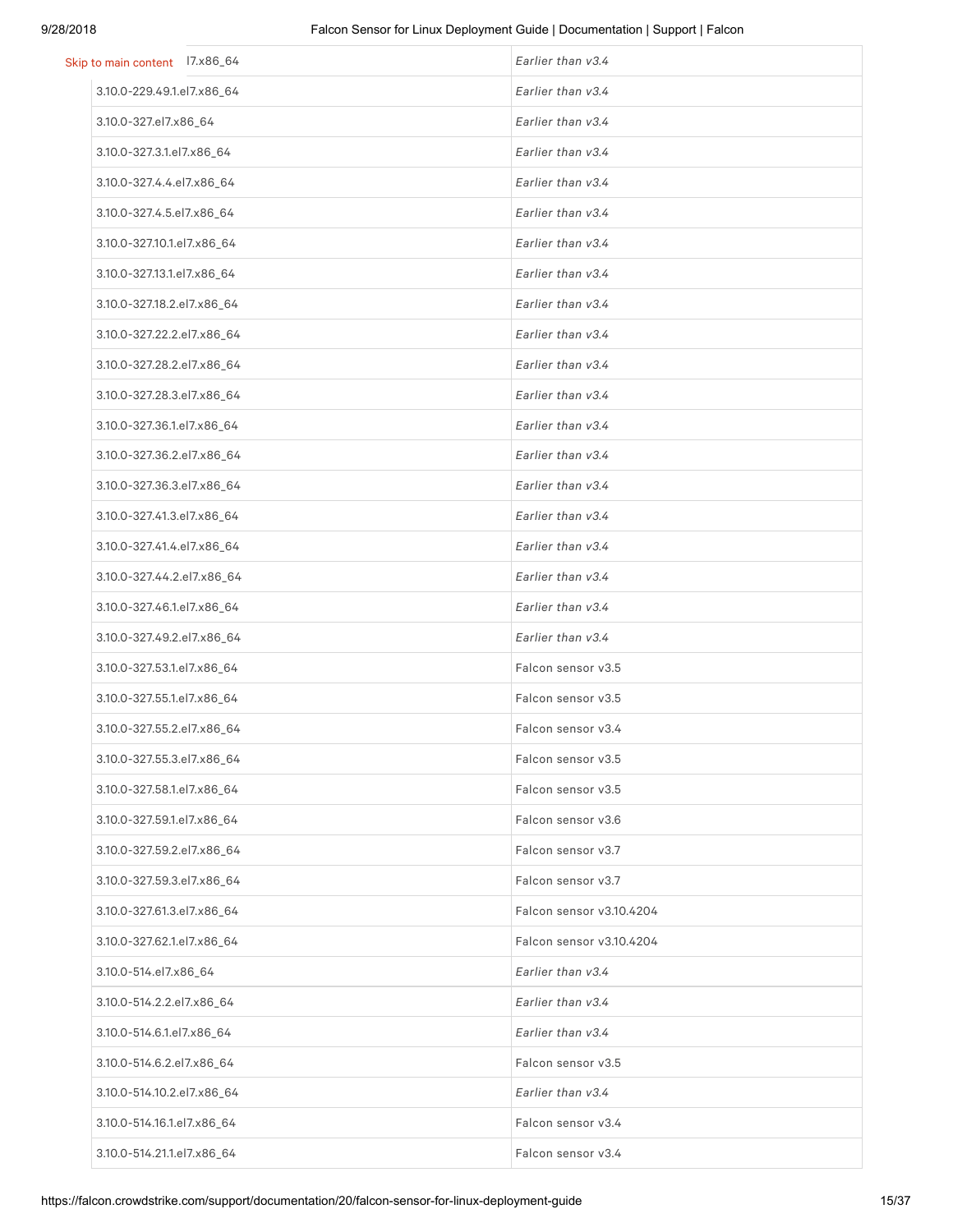| Skip to main content 17.x86_64 | Falcon sensor v3.4       |
|--------------------------------|--------------------------|
| 3.10.0-514.26.1.el7.x86_64     | Falcon sensor v3.4       |
| 3.10.0-514.26.2.el7.x86_64     | Falcon sensor v3.5       |
| 3.10.0-514.28.1.el7.x86_64     | Falcon sensor v3.6       |
| 3.10.0-514.28.2.el7.x86_64     | Falcon sensor v3.7       |
| 3.10.0-514.32.2.el7.x86_64     | Falcon sensor v3.7       |
| 3.10.0-514.32.3.el7.x86_64     | Falcon sensor v3.7       |
| 3.10.0-514.35.1.el7.x86_64     | Falcon sensor v3.10.4204 |
| 3.10.0-514.36.1.el7.x86_64     | Falcon sensor v3.8       |
| 3.10.0-514.36.5.el7.x86_64     | Falcon sensor v3.8       |
| 3.10.0-514.35.1.el7.x86_64     | Falcon sensor v3.10.4204 |
| 3.10.0-514.41.1.el7.x86_64     | Falcon sensor v3.10.4205 |
| 3.10.0-693.el7.x86_64          | Falcon sensor v3.6       |
| 3.10.0-693.1.1.el7.x86_64      | Falcon sensor v3.6       |
| 3.10.0-693.2.1.el7.x86_64      | Falcon sensor v3.6       |
| 3.10.0-693.2.2.el7.x86_64      | Falcon sensor v3.7       |
| 3.10.0-693.5.2.el7.x86_64      | Falcon sensor v3.10.4204 |
| 3.10.0-693.11.6.el7.x86_64     | Falcon sensor v3.8       |
| 3.10.0-693.11.1.el7.x86_64     | Falcon sensor v3.10.4204 |
| 3.10.0-693.17.1.el7.x86_64     | Falcon sensor v3.10.4205 |
| 3.10.0-514.44.1.el7.x86_64     | Falcon sensor v4.3.4603  |
| 3.10.0-693.21.1.el7.x86_64     | Falcon sensor v4.3.4603  |
| 3.10.0-514.48.1.el7.x86_64     | Falcon sensor v4.5.5011  |
| 3.10.0-693.25.2.el7.x86_64     | Falcon sensor v4.5.5011  |
| 7.5 3.10.0-862.el7.x86_64      | Falcon sensor v4.5.5011  |
| 7.3 3.10.0-514.48.3.el7.x86_64 | Falcon sensor v4.5.5014  |
| 7.3 3.10.0-514.48.5.el7.x86_64 | Falcon sensor v4.5.5014  |
| 7.3 3.10.0-514.51.1.el7.x86_64 | Falcon sensor v4.5.5014  |
| 7.4 3.10.0-693.25.4.el7.x86_64 | Falcon sensor v4.5.5014  |
| 7.4 3.10.0-693.25.7.el7.x86_64 | Falcon sensor v4.5.5014  |
| 7.4 3.10.0-693.33.1.el7.x86_64 | Falcon sensor v4.5.5014  |
| 7.5 3.10.0-862.2.3.el7.x86_64  | Falcon sensor v4.5.5014  |
| 7.5 3.10.0-862.3.2.el7.x86_64  | Falcon sensor v4.5.5014  |
| 7.5 3.10.0-862.3.3.el7.x86_64  | Falcon sensor v4.5.5501  |
| 7.3 3.10.0-514.53.1.el7.x86_64 | Falcon sensor v4.11.5605 |
| 7.4 3.10.0-693.35.1.el7.x86_64 | Falcon sensor v4.11.5605 |
| 7.5 3.10.0-862.9.1.el7.x86_64  | Falcon sensor v4.11.5605 |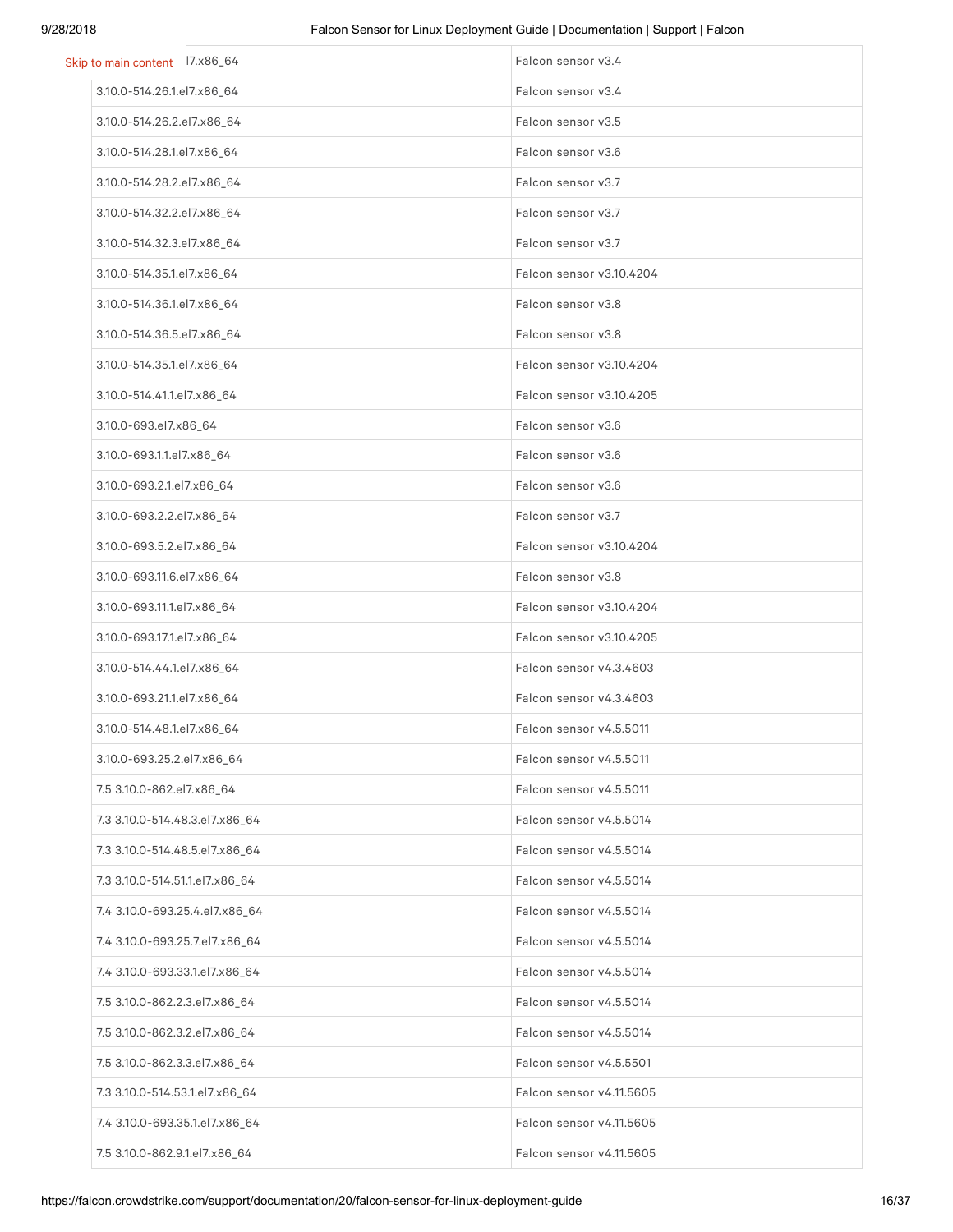| Skip to main content  i5.4.el7.x86_64 |                                  |                                  | Falcon sensor v4.11.5609 |
|---------------------------------------|----------------------------------|----------------------------------|--------------------------|
|                                       |                                  | 7.4 - 3.10.0-693.37.4.el7.x86 64 | Falcon sensor v4.11.5609 |
|                                       | 7.5 - 3.10.0-862.11.6.el7.x86 64 |                                  | Falcon sensor v4.11.5609 |

#### SLES 11 SP1

| Kernel                 | Minimum sensor version  |
|------------------------|-------------------------|
| 3.0.101-108.38-default | Falcon sensor v4.5.5011 |

#### SLES 11 SP4

| Kernel                 | Minimum sensor version   |
|------------------------|--------------------------|
| 3.0.101-63-default     | Earlier than v3.4        |
| 3.0.101-65-default     | Earlier than v3.4        |
| 3.0.101-68-default     | Earlier than v3.4        |
| 3.0.101-71-default     | Earlier than v3.4        |
| 3.0.101-77-default     | Earlier than v3.4        |
| 3.0.101-80-default     | Earlier than v3.4        |
| 3.0.101-84-default     | Earlier than v3.4        |
| 3.0.101-88-default     | Earlier than v3.4        |
| 3.0.101-91-default     | Earlier than v3.4        |
| 3.0.101-94-default     | Earlier than v3.4        |
| 3.0.101-97-default     | Falcon sensor v3.5       |
| 3.0.101-100-default    | Falcon sensor v3.4       |
| 3.0.101-104-default    | Falcon sensor v3.5       |
| 3.0.101-107-default    | Falcon sensor v3.4       |
| 3.0.101-108.7-default  | Falcon sensor v3.7       |
| 3.0.101-108.10-default | Falcon sensor v3.7       |
| 3.0.101-108.13-default | Falcon sensor v3.10.4204 |
| 3.0.101-108.18-default | Falcon sensor v3.8       |
| 3.0.101-108.21-default | Falcon sensor v3.8       |
| 3.0.101-108.35-default | Falcon sensor v4.1.4404  |
| 3.0.101-108.41-default | Falcon sensor v4.5.5014  |
| 3.0.101-108.48-default | Falcon sensor v4.5.5014  |
| 3.0.101-108.52-default | Falcon sensor v4.8.5305  |
| 3.0.101-108.57-default | Falcon sensor v4.11.5605 |
| 3.0.101-108.60-default | Falcon sensor v4.11.5605 |
| 3.0.101-108.63-default | Falcon sensor v4.11.5607 |
| 3.0.101-108.68-default | Falcon sensor v4.11.5609 |

SLES 12 SP1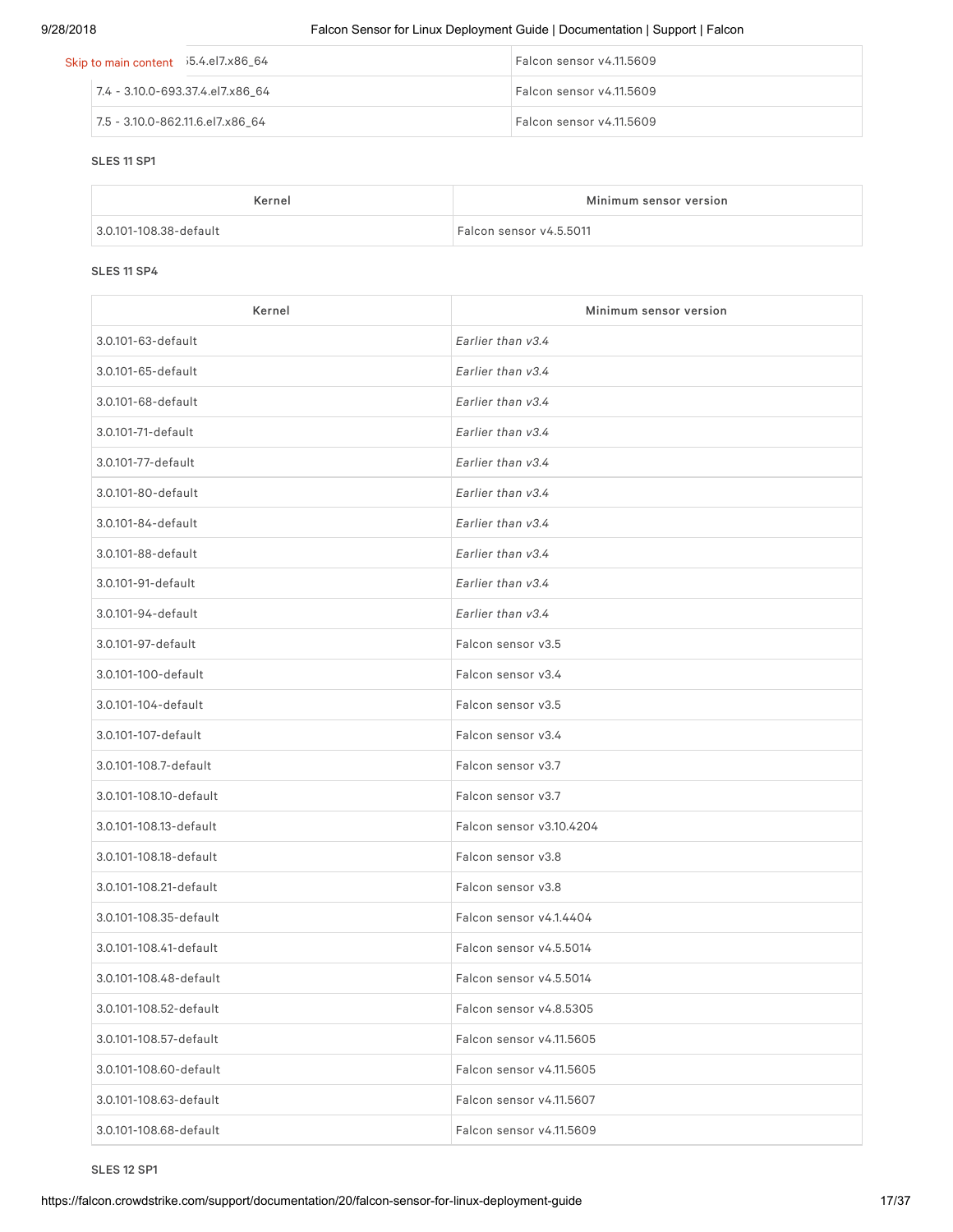| Kernel<br>Skip to main content | Minimum sensor version   |
|--------------------------------|--------------------------|
| 3.12.49-11-default             | Earlier than v3.4        |
| 3.12.51-60.20-default          | Earlier than v3.4        |
| 3.12.51-60.25-default          | Earlier than v3.4        |
| 3.12.53-60.30-default          | Earlier than v3.4        |
| 3.12.57-60.35-default          | Earlier than v3.4        |
| 3.12.59-60.41-default          | Earlier than v3.4        |
| 3.12.59-60.45-default          | Earlier than v3.4        |
| 3.12.62-60.62-default          | Earlier than v3.4        |
| 3.12.62-60.64.8-default        | Earlier than v3.4        |
| 3.12.67-60.64.18-default       | Earlier than v3.4        |
| 3.12.67-60.64.21-default       | Earlier than v3.4        |
| 3.12.67-60.64.24-default       | Earlier than v3.4        |
| 3.12.69-60.64.29-default       | Falcon sensor v3.4       |
| 3.12.69-60.64.32-default       | Falcon sensor v3.4       |
| 3.12.69-60.64.35-default       | Falcon sensor v3.4       |
| 3.12.74-60.64.40-default       | Falcon sensor v3.4       |
| 3.12.74-60.64.45-default       | Falcon sensor v3.7       |
| 3.12.74-60.64.48-default       | Falcon sensor v3.7       |
| 3.12.74-60.64.51-default       | Falcon sensor v3.7       |
| 3.12.74-60.64.54-default       | Falcon sensor v3.7       |
| 3.12.74-60.64.57-default       | Falcon sensor v3.7       |
| 3.12.74-60.64.60-default       | Falcon sensor v3.7       |
| 3.12.74-60.64.63-default       | Falcon sensor v3.10.4204 |
| 3.12.74-60.64.66-default       | Falcon sensor v3.8       |
| 3.12.74-60.64.69-default       | Falcon sensor v3.8       |
| 3.12.74-60.64.82-default       | Falcon sensor v4.1.4404  |
| 3.12.74-60.64.88-default       | Falcon sensor v4.5.5014  |
| 3.12.74-60.64.93-default       | Falcon sensor v4.5.5014  |
| 3.12.74-60.64.96-default       | Falcon sensor v4.10.5501 |
| 3.12.74-60.64.99-default       | Falcon sensor v4.12.5704 |

#### SLES 12 SP2

| Kernel            | Minimum sensor version |
|-------------------|------------------------|
| 4.4.21-69-default | Earlier than $v3.4$    |
| 4.4.21-81-default | Earlier than $v3.4$    |
| 4.4.21-84-default | Earlier than $v3.4$    |
| 4.4.21-90-default | Earlier than v3.4      |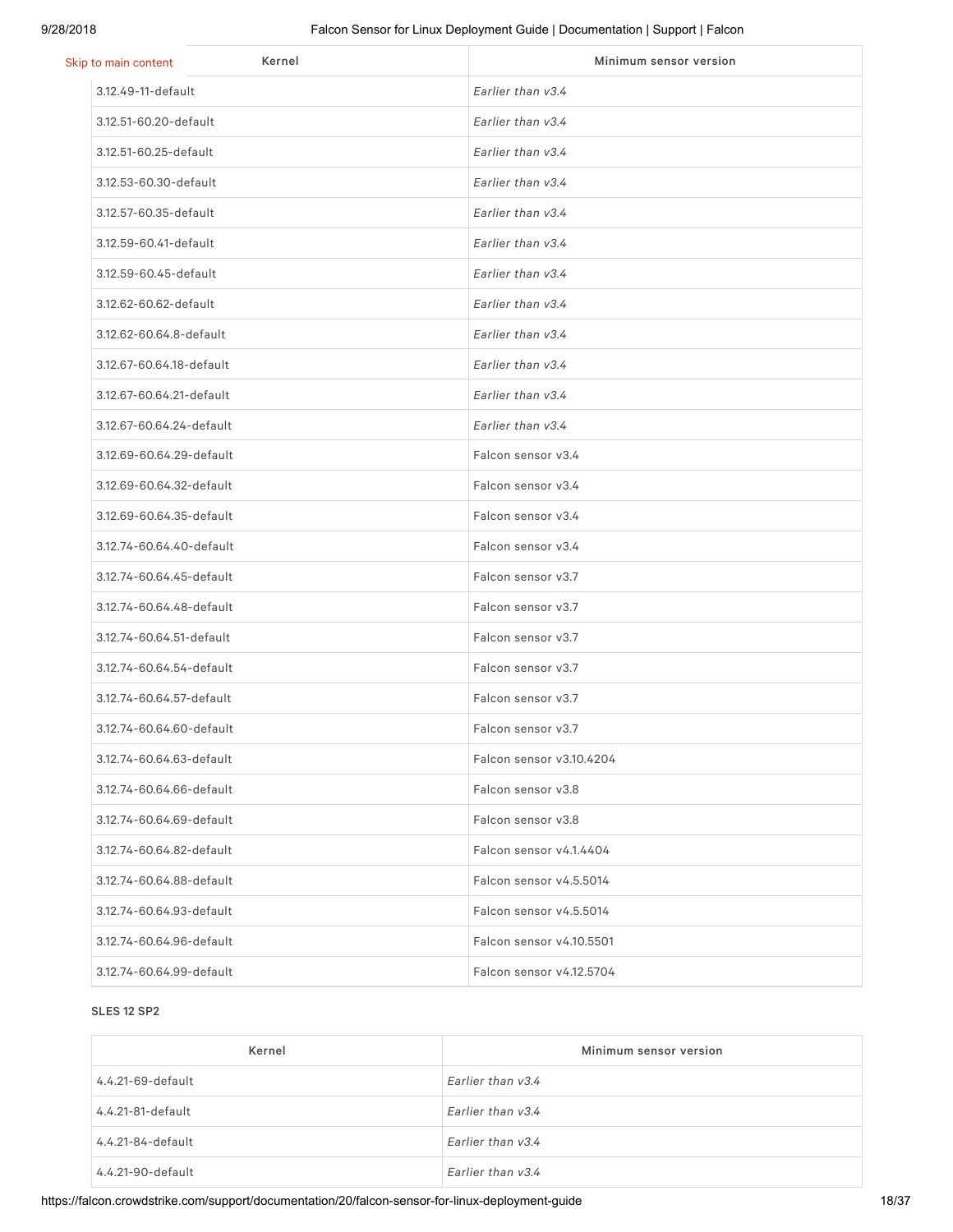| Skip to main content lt | Earlier than v3.4        |
|-------------------------|--------------------------|
| 4.4.49-92.11-default    | Earlier than v3.4        |
| 4.4.49-92.14-default    | Falcon sensor v3.4       |
| 4.4.59-92.17-default    | Falcon sensor v3.4       |
| 4.4.59-92.20-default    | Falcon sensor v3.4       |
| 4.4.59-92.24-default    | Falcon sensor v3.4       |
| 4.4.73-5-default        | Falcon sensor v3.7       |
| 4.4.74-92.29-default    | Falcon sensor v3.6       |
| 4.4.74-92.32-default    | Falcon sensor v3.6       |
| 4.4.74-92.35-default    | Falcon sensor v3.6       |
| 4.4.74-92.38-default    | Falcon sensor v3.7       |
| 4.4.82-6.3-default      | Falcon sensor v3.7       |
| 4.4.82-6.6-default      | Falcon sensor v3.7       |
| 4.4.82-6.9-default      | Falcon sensor v3.7       |
| 4.4.90-92.45-default    | Falcon sensor v3.10.4204 |
| 4.4.90-92.50-default    | Falcon sensor v3.8       |
| 4.4.114-92.64           | Falcon sensor v4.1       |
| 4.4.121-92.73-default   | Falcon sensor v4.5.5014  |
| 4.4.121-92.80-default   | Falcon sensor v4.5.5014  |
| 4.4.121-92.85-default   | Falcon sensor v4.11.5605 |
| 4.4.121-92.92-default   | Falcon sensor v4.11.5609 |

### SLES 12 SP3

| Kernel                | Minimum sensor version   |
|-----------------------|--------------------------|
| 4.4.92-6.18-default   | Falcon sensor v3.8       |
| 4.4.92-6.30-default   | Falcon sensor v3.8       |
| 4.4.103-6.33-default  | Falcon sensor v3.8       |
| 4.4.103-6.38-default  | Falcon sensor v3.8       |
| 4.4.103-92.53-default | Falcon sensor v3.8       |
| 4.4.103-92.56-default | Falcon sensor v3.8       |
| 4.4.114-94.11         | Falcon sensor v4.1.4403  |
| 4.4.114-94.14-default | Falcon sensor v4.1.4404  |
| 4.4.126-94.22-default | Falcon sensor v4.5.5014  |
| 4.4.132-94.33-default | Falcon sensor v4.8.5305  |
| 4.4.138-94.39-default | Falcon sensor v4.10.5501 |
| 4.4.140-94.42-default | Falcon sensor v4.11.5605 |
| 4.4.143-94.47-default | Falcon sensor v4.11.5609 |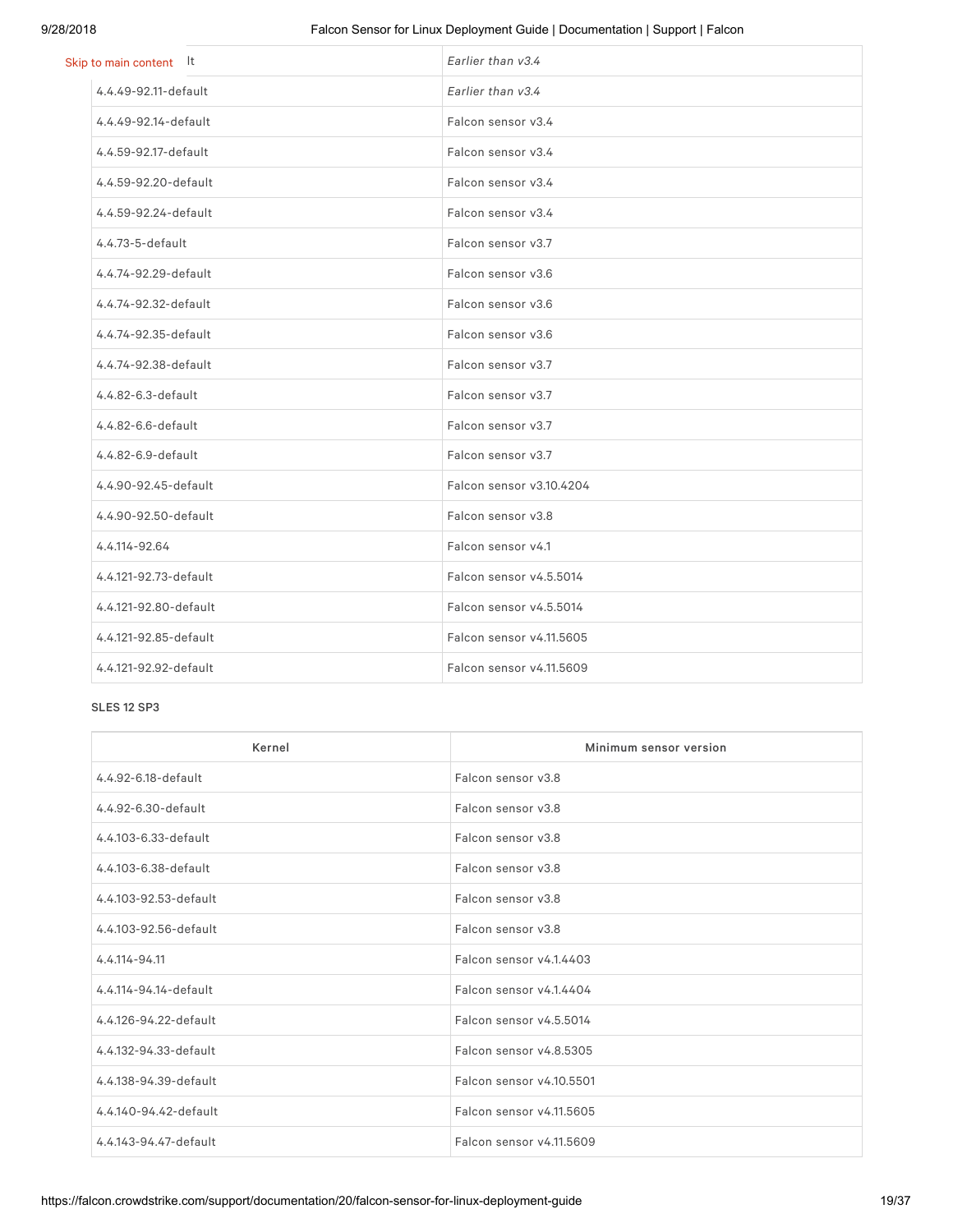We support these [Ubuntu](https://wiki.ubuntu.com/LTS) LTS kernels, which generally have support for at least 9-12 months.

| Kernel            | Minimum sensor version |
|-------------------|------------------------|
| 3.13.0-24-generic | Falcon sensor v3.6     |
| 3.13.0-27-generic | Falcon sensor v3.6     |
| 3.13.0-29-generic | Falcon sensor v3.6     |
| 3.13.0-30-generic | Falcon sensor v3.6     |
| 3.13.0-32-generic | Falcon sensor v3.6     |
| 3.13.0-33-generic | Falcon sensor v3.6     |
| 3.13.0-34-generic | Falcon sensor v3.6     |
| 3.13.0-35-generic | Falcon sensor v3.6     |
| 3.13.0-36-generic | Falcon sensor v3.6     |
| 3.13.0-37-generic | Falcon sensor v3.6     |
| 3.13.0-39-generic | Falcon sensor v3.6     |
| 3.13.0-40-generic | Falcon sensor v3.6     |
| 3.13.0-41-generic | Falcon sensor v3.6     |
| 3.13.0-43-generic | Falcon sensor v3.6     |
| 3.13.0-44-generic | Falcon sensor v3.6     |
| 3.13.0-45-generic | Falcon sensor v3.6     |
| 3.13.0-46-generic | Falcon sensor v3.6     |
| 3.13.0-48-generic | Falcon sensor v3.6     |
| 3.13.0-49-generic | Falcon sensor v3.6     |
| 3.13.0-51-generic | Falcon sensor v3.6     |
| 3.13.0-52-generic | Falcon sensor v3.6     |
| 3.13.0-53-generic | Falcon sensor v3.6     |
| 3.13.0-54-generic | Falcon sensor v3.6     |
| 3.13.0-55-generic | Falcon sensor v3.6     |
| 3.13.0-57-generic | Falcon sensor v3.6     |
| 3.13.0-58-generic | Falcon sensor v3.6     |
| 3.13.0-59-generic | Falcon sensor v3.6     |
| 3.13.0-61-generic | Falcon sensor v3.6     |
| 3.13.0-62-generic | Falcon sensor v3.6     |
| 3.13.0-63-generic | Falcon sensor v3.6     |
| 3.13.0-65-generic | Falcon sensor v3.6     |
| 3.13.0-66-generic | Falcon sensor v3.6     |
| 3.13.0-67-generic | Falcon sensor v3.6     |
| 3.13.0-68-generic | Falcon sensor v3.6     |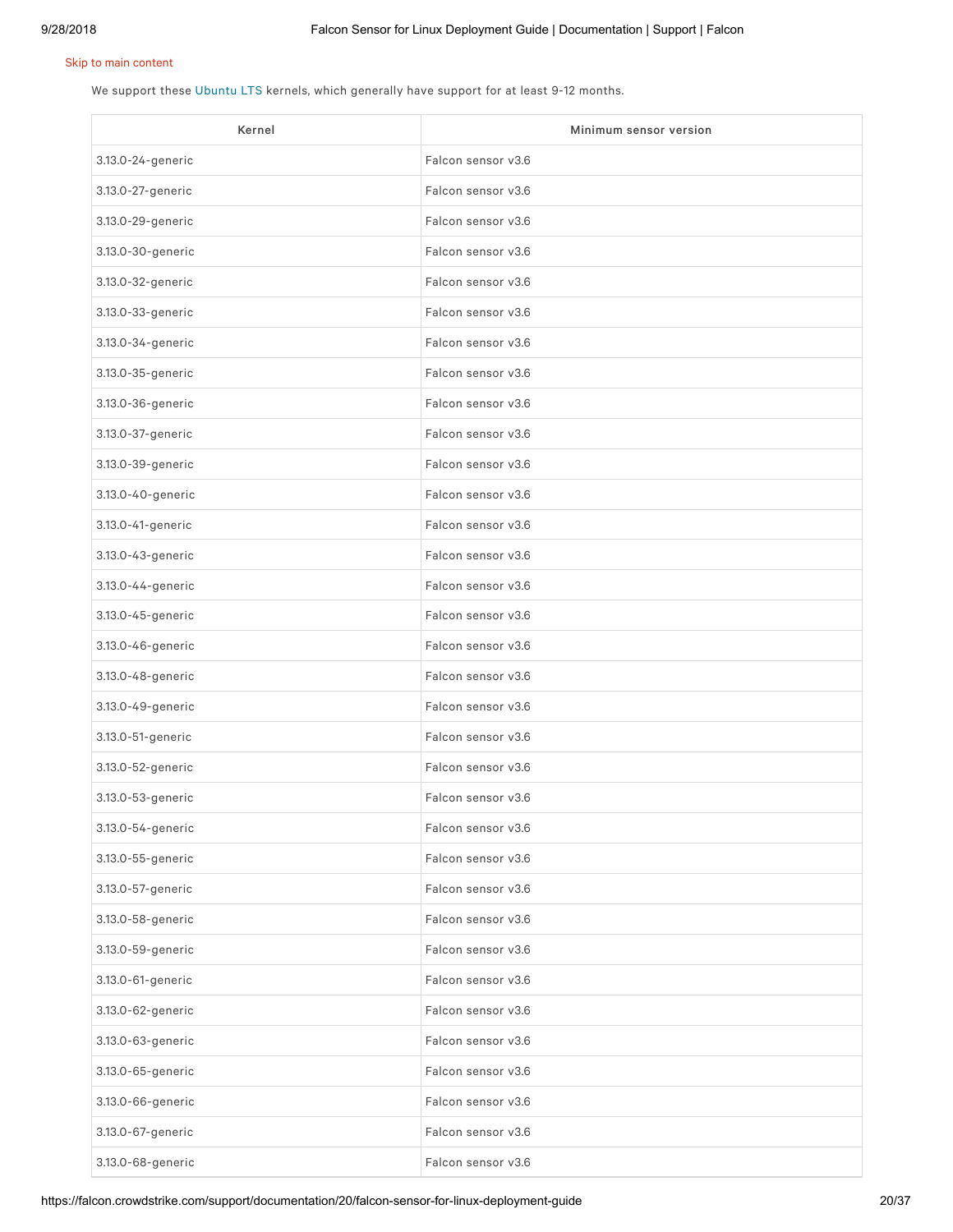| Skip to main content c | Falcon sensor v3.6 |
|------------------------|--------------------|
| 3.13.0-71-generic      | Falcon sensor v3.6 |
| 3.13.0-73-generic      | Falcon sensor v3.6 |
| 3.13.0-74-generic      | Falcon sensor v3.6 |
| 3.13.0-76-generic      | Falcon sensor v3.6 |
| 3.13.0-77-generic      | Falcon sensor v3.6 |
| 3.13.0-79-generic      | Falcon sensor v3.6 |
| 3.13.0-83-generic      | Falcon sensor v3.6 |
| 3.13.0-85-generic      | Falcon sensor v3.6 |
| 3.13.0-86-generic      | Falcon sensor v3.6 |
| 3.13.0-87-generic      | Falcon sensor v3.6 |
| 3.13.0-88-generic      | Falcon sensor v3.6 |
| 3.13.0-91-generic      | Falcon sensor v3.6 |
| 3.13.0-92-generic      | Falcon sensor v3.6 |
| 3.13.0-93-generic      | Falcon sensor v3.6 |
| 3.13.0-95-generic      | Falcon sensor v3.6 |
| 3.13.0-96-generic      | Falcon sensor v3.6 |
| 3.13.0-98-generic      | Falcon sensor v3.6 |
| 3.13.0-100-generic     | Falcon sensor v3.6 |
| 3.13.0-101-generic     | Falcon sensor v3.6 |
| 3.13.0-103-generic     | Falcon sensor v3.6 |
| 3.13.0-105-generic     | Falcon sensor v3.6 |
| 3.13.0-106-generic     | Falcon sensor v3.6 |
| 3.13.0-107-generic     | Falcon sensor v3.6 |
| 3.13.0-108-generic     | Falcon sensor v3.6 |
| 3.13.0-109-generic     | Falcon sensor v3.6 |
| 3.13.0-110-generic     | Falcon sensor v3.6 |
| 3.13.0-112-generic     | Falcon sensor v3.6 |
| 3.13.0-113-generic     | Falcon sensor v3.6 |
| 3.13.0-115-generic     | Falcon sensor v3.6 |
| 3.13.0-116-generic     | Falcon sensor v3.6 |
| 3.13.0-117-generic     | Falcon sensor v3.6 |
| 3.13.0-119-generic     | Falcon sensor v3.6 |
| 3.13.0-121-generic     | Falcon sensor v3.6 |
| 3.13.0-123-generic     | Falcon sensor v3.6 |
| 3.13.0-125-generic     | Falcon sensor v3.6 |
| 3.13.0-126-generic     | Falcon sensor v3.6 |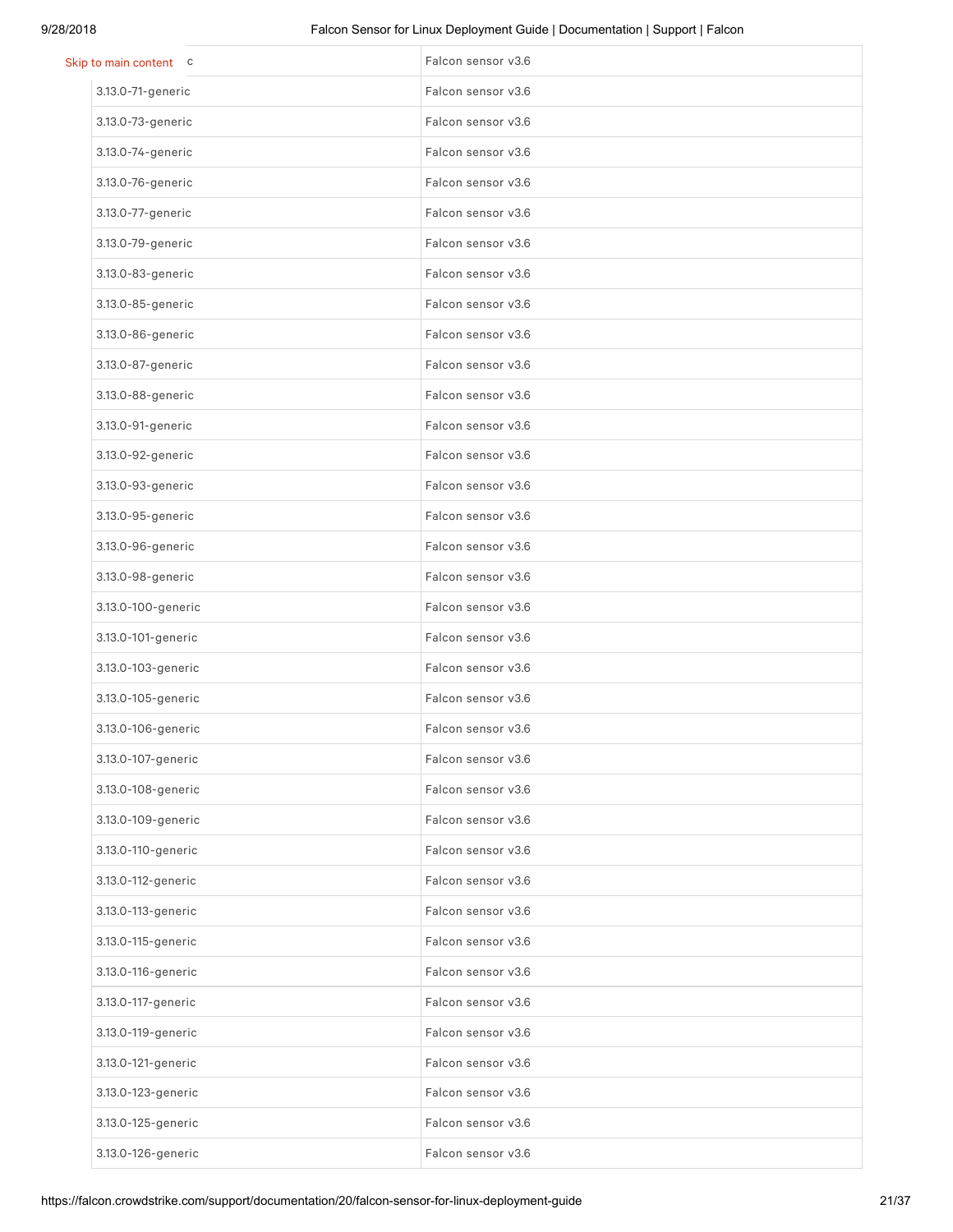| Skip to main content ic | Falcon sensor v3.6       |
|-------------------------|--------------------------|
| 3.13.0-129-generic      | Falcon sensor v3.6       |
| 3.13.0-132-generic      | Falcon sensor v3.7       |
| 3.13.0-133-generic      | Falcon sensor v3.10.4204 |
| 3.13.0-135-generic      | Falcon sensor v3.10.4204 |
| 3.13.0-137-generic      | Falcon sensor v3.8       |
| 3.13.0-139-generic      | Falcon sensor v3.8       |
| 3.13.0-141-generic      | Falcon sensor v3.10.4205 |
| 3.13.0-142-generic      | Falcon sensor v4.1.4404  |
| 4.4.0-21-generic        | Falcon sensor v3.6       |
| 4.4.0-22-generic        | Falcon sensor v3.6       |
| 4.4.0-24-generic        | Falcon sensor v3.6       |
| 4.4.0-28-generic        | Falcon sensor v3.6       |
| 4.4.0-31-generic        | Falcon sensor v3.6       |
| 4.4.0-34-generic        | Falcon sensor v3.6       |
| 4.4.0-36-generic        | Falcon sensor v3.6       |
| 4.4.0-38-generic        | Falcon sensor v3.6       |
| 4.4.0-42-generic        | Falcon sensor v3.6       |
| 4.4.0-45-generic        | Falcon sensor v3.6       |
| 4.4.0-47-generic        | Falcon sensor v3.6       |
| 4.4.0-51-generic        | Falcon sensor v3.6       |
| 4.4.0-53-generic        | Falcon sensor v3.6       |
| 4.4.0-57-generic        | Falcon sensor v3.6       |
| 4.4.0-59-generic        | Falcon sensor v3.6       |
| 4.4.0-62-generic        | Falcon sensor v3.6       |
| 4.4.0-63-generic        | Falcon sensor v3.6       |
| 4.4.0-64-generic        | Falcon sensor v3.6       |
| 4.4.0-66-generic        | Falcon sensor v3.6       |
| 4.4.0-67-generic        | Falcon sensor v3.6       |
| 4.4.0-70-generic        | Falcon sensor v3.6       |
| 4.4.0-71-generic        | Falcon sensor v3.6       |
| 4.4.0-72-generic        | Falcon sensor v3.6       |
| 4.4.0-75-generic        | Falcon sensor v3.6       |
| 4.4.0-78-generic        | Falcon sensor v3.6       |
| 4.4.0-79-generic        | Falcon sensor v3.6       |
| 4.4.0-81-generic        | Falcon sensor v3.6       |
| 4.4.0-83-generic        | Falcon sensor v3.6       |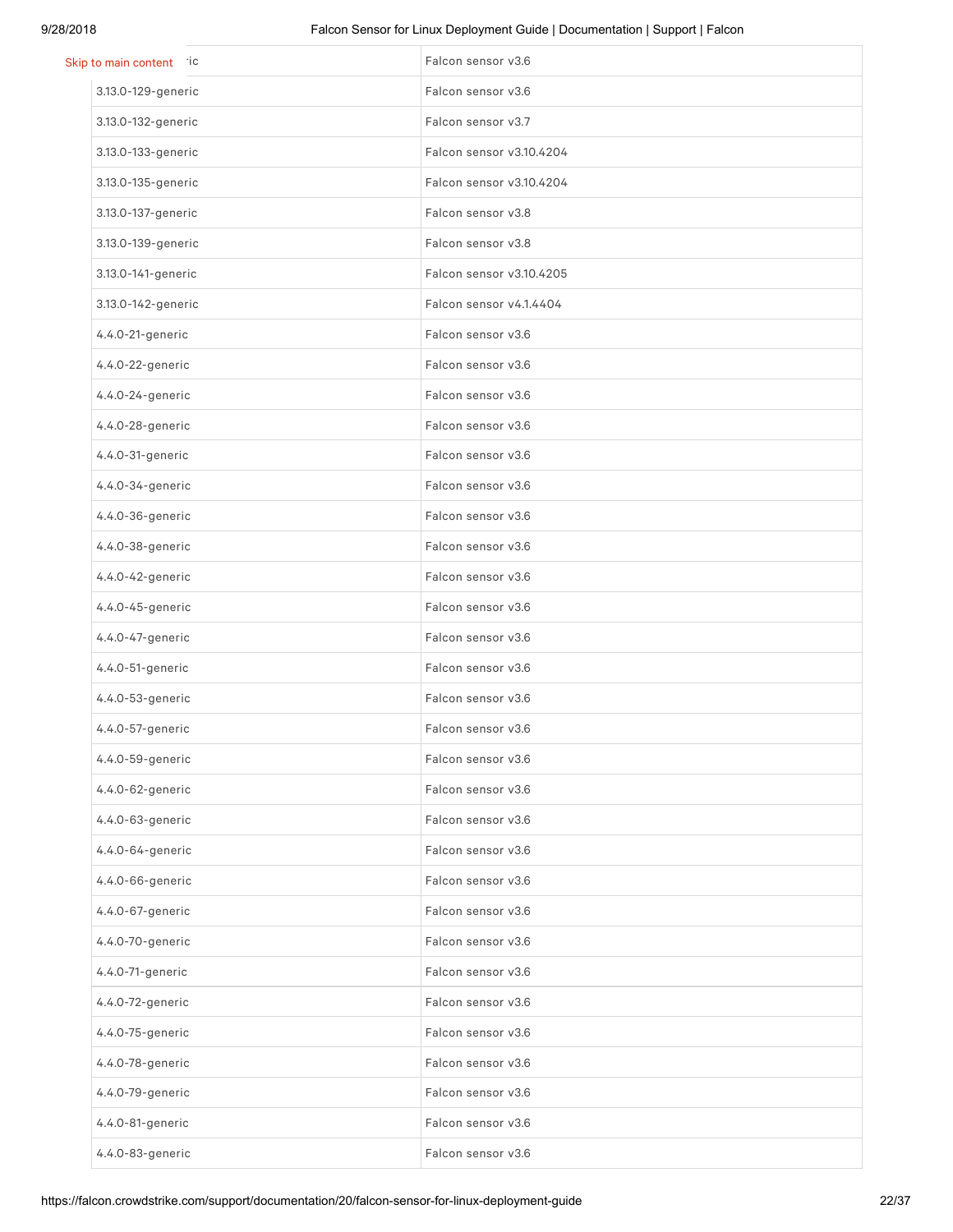| Skip to main content > | Falcon sensor v3.6       |
|------------------------|--------------------------|
| 4.4.0-89-generic       | Falcon sensor v3.6       |
| 4.4.0-91-generic       | Falcon sensor v3.6       |
| 4.4.0-92-generic       | Falcon sensor v3.6       |
| 4.4.0-93-generic       | Falcon sensor v3.6       |
| 4.4.0-96-generic       | Falcon sensor v3.7       |
| 4.4.0-97-generic       | Falcon sensor v3.10.4204 |
| 4.4.0-98-generic       | Falcon sensor v3.10.4204 |
| 4.4.0-101-generic      | Falcon sensor v3.10.4204 |
| 4.4.0-103-generic      | Falcon sensor v3.8       |
| 4.4.0-104-generic      | Falcon sensor v3.8       |
| 4.4.0-108-generic      | Falcon sensor v3.8       |
| 4.4.0-109-generic      | Falcon sensor v3.8       |
| 4.4.0-111-generic      | Falcon sensor v3.10.4205 |
| 4.4.0-112-generic      | Falcon sensor v3.10.4205 |
| 3.13.0-143-generic     | Falcon sensor v4.3.4603  |
| 4.4.0-116-generic      | Falcon sensor v4.3.4603  |
| 3.13.0-145-generic     | Falcon sensor v4.5.5011  |
| 4.4.0-121-generic      | Falcon sensor v4.5.5011  |
| 3.13.0-147-generic     | Falcon sensor v4.5.5014  |
| 3.13.0-149-generic     | Falcon sensor v4.5.5014  |
| 4.4.0-124-generic      | Falcon sensor v4.5.5014  |
| 4.4.0-127-generic      | Falcon sensor v4.5.5014  |
| 3.13.0-151-generic     | Falcon sensor v4.10.5501 |
| 3.13.0-153-generic     | Falcon sensor v4.11.5605 |
| 4.4.0-130-generic      | Falcon sensor v4.11.5605 |
| 4.4.0-131-generic      | Falcon sensor v4.11.5605 |
| 3.13.0-155-generic     | Falcon sensor v4.11.5609 |
| 4.4.0-133-generic      | Falcon sensor v4.11.5609 |
| 4.4.0-128-generic      | Falcon sensor v4.10.5501 |
| 3.13.0-156-generic     | Falcon sensor v4.12.5704 |
| 3.13.0-157-generic     | Falcon sensor v4.13.5803 |
| 3.13.0-158-generic     | Falcon sensor v4.13.5803 |
| 4.4.0-134-generic      | Falcon sensor v4.13.5803 |
| 4.4.0-135-generic      | Falcon sensor v4.13.5803 |

Ubuntu 16.04LTS

We support these [Ubuntu](https://wiki.ubuntu.com/LTS) LTS kernels, which generally have support for at least 9-12 months.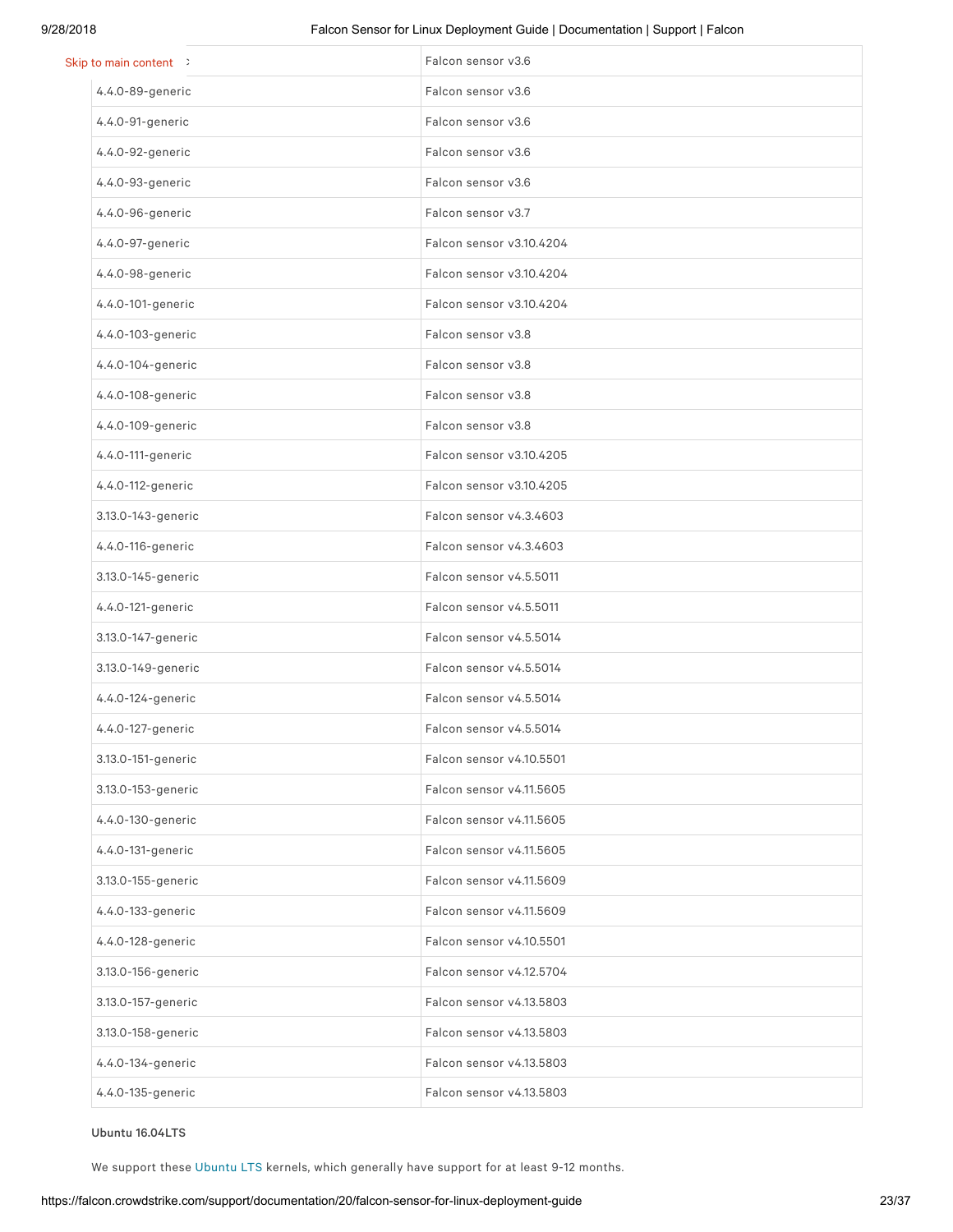| Kernel<br>Skip to main content | Minimum sensor version |
|--------------------------------|------------------------|
| 4.4.0-21-generic               | Falcon sensor v3.6     |
| 4.4.0-22-generic               | Falcon sensor v3.6     |
| 4.4.0-24-generic               | Falcon sensor v3.6     |
| 4.4.0-28-generic               | Falcon sensor v3.6     |
| 4.4.0-31-generic               | Falcon sensor v3.6     |
| 4.4.0-34-generic               | Falcon sensor v3.6     |
| 4.4.0-36-generic               | Falcon sensor v3.6     |
| 4.4.0-38-generic               | Falcon sensor v3.6     |
| 4.4.0-42-generic               | Falcon sensor v3.6     |
| 4.4.0-43-generic               | Falcon sensor v3.6     |
| 4.4.0-45-generic               | Falcon sensor v3.6     |
| 4.4.0-47-generic               | Falcon sensor v3.6     |
| 4.4.0-51-generic               | Falcon sensor v3.6     |
| 4.4.0-53-generic               | Falcon sensor v3.6     |
| 4.4.0-57-generic               | Falcon sensor v3.6     |
| 4.4.0-59-generic               | Falcon sensor v3.6     |
| 4.4.0-62-generic               | Falcon sensor v3.6     |
| 4.4.0-63-generic               | Falcon sensor v3.6     |
| 4.4.0-64-generic               | Falcon sensor v3.6     |
| 4.4.0-66-generic               | Falcon sensor v3.6     |
| 4.4.0-67-generic               | Falcon sensor v3.6     |
| 4.4.0-70-generic               | Falcon sensor v3.6     |
| 4.4.0-71-generic               | Falcon sensor v3.6     |
| 4.4.0-72-generic               | Falcon sensor v3.6     |
| 4.4.0-75-generic               | Falcon sensor v3.6     |
| 4.4.0-77-generic               | Falcon sensor v3.6     |
| 4.4.0-78-generic               | Falcon sensor v3.6     |
| 4.4.0-79-generic               | Falcon sensor v3.6     |
| 4.4.0-81-generic               | Falcon sensor v3.6     |
| 4.4.0-83-generic               | Falcon sensor v3.6     |
| 4.4.0-87-generic               | Falcon sensor v3.6     |
| 4.4.0-89-generic               | Falcon sensor v3.6     |
| 4.4.0-91-generic               | Falcon sensor v3.6     |
| 4.4.0-92-generic               | Falcon sensor v3.6     |
| 4.4.0-93-generic               | Falcon sensor v3.6     |
| 4.4.0-96-generic               | Falcon sensor v3.7     |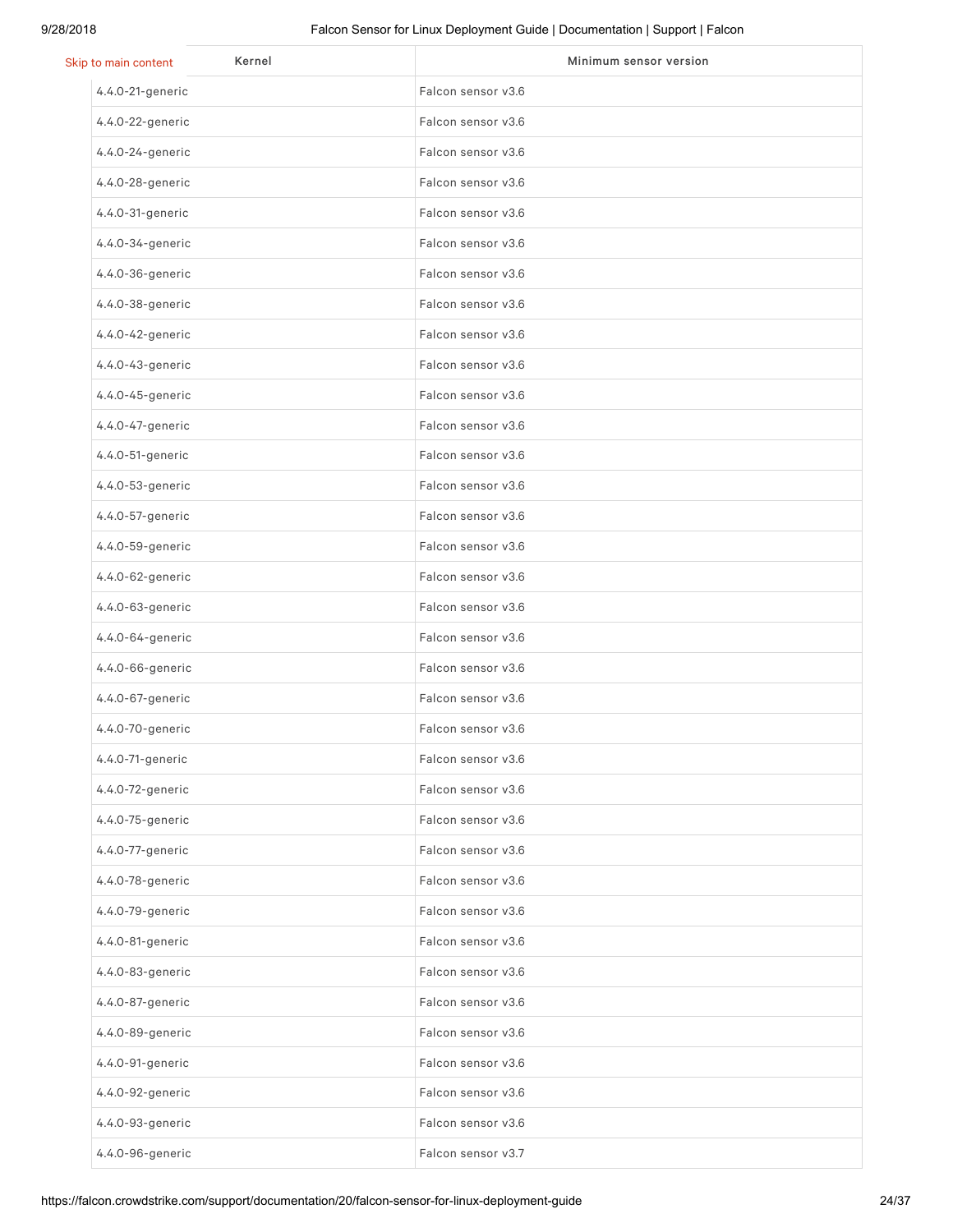| Skip to main content > | Falcon sensor v3.10.4204 |
|------------------------|--------------------------|
| 4.4.0-98-generic       | Falcon sensor v3.10.4204 |
| 4.4.0-101-generic      | Falcon sensor v3.10.4204 |
| 4.4.0-103-generic      | Falcon sensor v3.8       |
| 4.4.0-104-generic      | Falcon sensor v3.8       |
| 4.4.0-108-generic      | Falcon sensor v3.8       |
| 4.4.0-109-generic      | Falcon sensor v3.8       |
| 4.4.0-112-generic      | Falcon sensor v3.10.4205 |
| 4.4.0-116-generic      | Falcon sensor v4.5.5015  |
| 4.4.0-119-generic      | Falcon sensor v4.5.5015  |
| 4.4.0-121-generic      | Falcon sensor v4.5.5015  |
| 4.4.0-122-generic      | Falcon sensor v4.5.5015  |
| 4.4.0-124-generic      | Falcon sensor v4.5.5015  |
| 4.4.0-127-generic      | Falcon sensor v4.5.5015  |
| 4.4.0-128-generic      | Falcon sensor v4.10.5501 |
| 4.4.0-130-generic      | Falcon sensor v4.11.5605 |
| 4.4.0-131-generic      | Falcon sensor v4.11.5605 |
| 4.4.0-133-generic      | Falcon sensor v4.11.5609 |
| 4.4.0-134-generic      | Falcon sensor v4.13.5803 |
| 4.4.0-135-generic      | Falcon sensor v4.13.5803 |
| 4.4.0-1001-aws         | Falcon sensor v3.7       |
| 4.4.0-1003-aws         | Falcon sensor v3.7       |
| 4.4.0-1004-aws         | Falcon sensor v3.7       |
| 4.4.0-1007-aws         | Falcon sensor v3.7       |
| 4.4.0-1009-aws         | Falcon sensor v3.7       |
| 4.4.0-1011-aws         | Falcon sensor v3.7       |
| 4.4.0-1012-aws         | Falcon sensor v3.7       |
| 4.4.0-1013-aws         | Falcon sensor v3.7       |
| 4.4.0-1016-aws         | Falcon sensor v3.7       |
| 4.4.0-1017-aws         | Falcon sensor v3.7       |
| 4.4.0-1018-aws         | Falcon sensor v3.7       |
| 4.4.0-1020-aws         | Falcon sensor v3.7       |
| 4.4.0-1022-aws         | Falcon sensor v3.7       |
| 4.4.0-1026-aws         | Falcon sensor v3.7       |
| 4.4.0-1028-aws         | Falcon sensor v3.7       |
| 4.4.0-1030-aws         | Falcon sensor v3.7       |
| $4.4.0 - 1031 - aws$   | Falcon sensor v3.7       |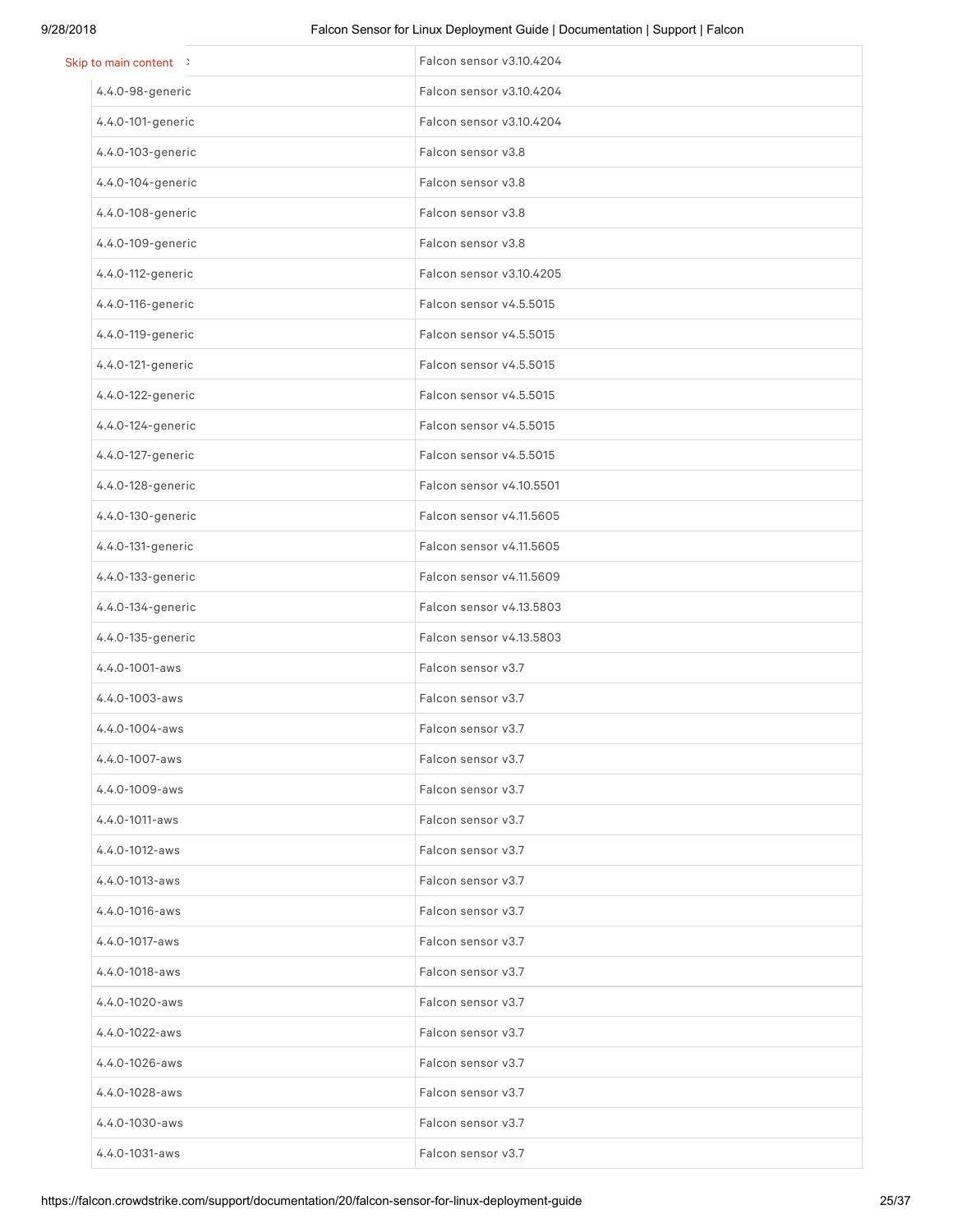### 9/28/2018 Falcon Sensor for Linux Deployment Guide | Documentation | Support | Falcon

| Skip to main content | Falcon sensor v3.7       |
|----------------------|--------------------------|
| $4.4.0 - 1035 - aws$ | Falcon sensor v3.7       |
| $4.4.0 - 1037 - aws$ | Falcon sensor v3.7       |
| 4.4.0-1038-aws       | Falcon sensor v3.10.4204 |
| 4.4.0-1039-aws       | Falcon sensor v3.10.4204 |
| 4.4.0-1041-aws       | Falcon sensor v3.10.4204 |
| 4.4.0-1043-aws       | Falcon sensor v3.8       |
| $4.4.0 - 1044 - aws$ | Falcon sensor v3.8       |
| 4.4.0-1047-aws       | Falcon sensor v3.8       |
| 4.4.0-1048-aws       | Falcon sensor v3.8       |
| 4.4.0-1049-aws       | Falcon sensor v3.10.4205 |
| 4.4.0-1050-aws       | Falcon sensor v4.1.4404  |
| 4.4.0-1052-aws       | Falcon sensor v4.5.5015  |
| 4.4.0-1054-aws       | Falcon sensor v4.5.5015  |
| 4.4.0-1055-aws       | Falcon sensor v4.5.5015  |
| 4.4.0-1057-aws       | Falcon sensor v4.5.5015  |
| $4.4.0 - 1060 - aws$ | Falcon sensor v4.5.5015  |
| 4.4.0-1061-aws       | Falcon sensor v4.10.5501 |
| $4.4.0 - 130 - aws$  | Falcon sensor v4.11.5605 |
| 4.4.0-131-aws        | Falcon sensor v4.11.5605 |
| 4.4.0-1065-aws       | Falcon sensor v4.11.5609 |
| 4.4.0-1066-aws       | Falcon sensor v4.13.5803 |
| 4.4.0-1067-aws       | Falcon sensor v4.13.5803 |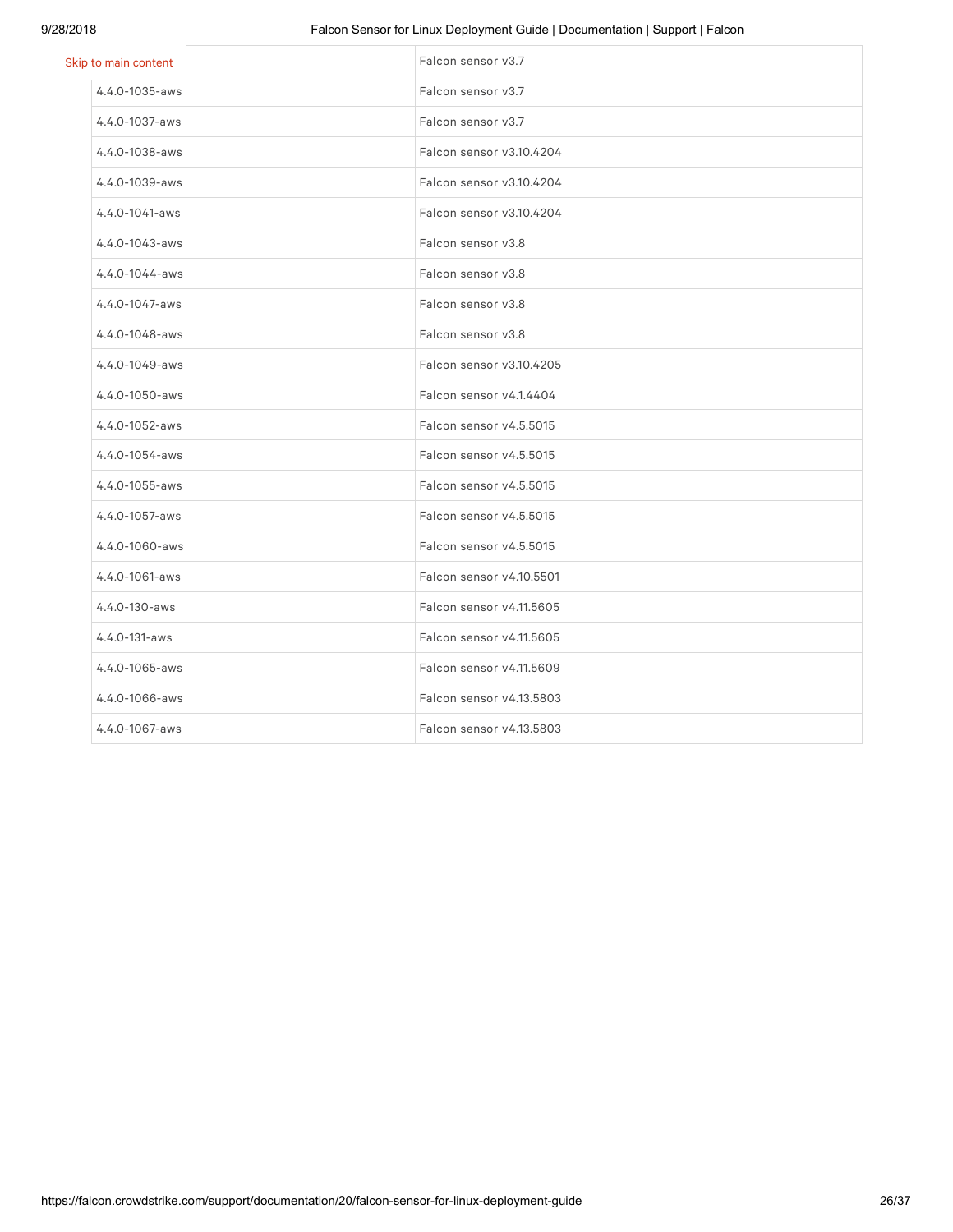Appendix B - IP Addresses

#### Commercial cloud IPs

If you're a Falcon on GovCloud customer, see Falcon on [GovCloud](https://falcon.crowdstrike.com/support/documentation/20/falcon-host-sensor-deployment-guide-windows#govcloudips) IPs.

You can use these IP addresses to whitelist SSL traffic by IP address instead of by FQDN.

#### Term Servers

- Public DNS Name: ts01-b.cloudsink.net
- Elastic Load Balancer DNS Name: term01-b-449152202.us-west-1.elb.amazonaws.com

- $13.56.127.239$
- 13.57.54.63
- 50.18.194.39
- 52.52.117.52
- 52.52.119.33
- 52.52.149.168
- $52.52.239.58$
- $52.53.77.89$
- 52.8.134.130
- 52.8.160.82
- 52.8.172.89
- 52.8.173.58
- 52.8.19.75
- 52.8.32.113
- 52.8.45.162
- 52.8.5.240
- $52.8.54.244$
- 52.8.61.206
- 52.9.104.148
- 52.9.212.176
- 52.9.77.209
- 52.9.82.94
- 52.9.87.98
- 54.183.105.3
- 54.183.122.156
- 54.183.140.32
- 54.183.142.105
- 54.183.148.116
- 54.183.148.43
- 54.183.234.42
- 54.183.24.162
- 54.183.252.86
- 54.183.34.154
- 54.183.39.68
- 54.183.51.31
- 54.183.51.69
- 54.183.52.221
- 54.193.117.199
- 54.193.27.226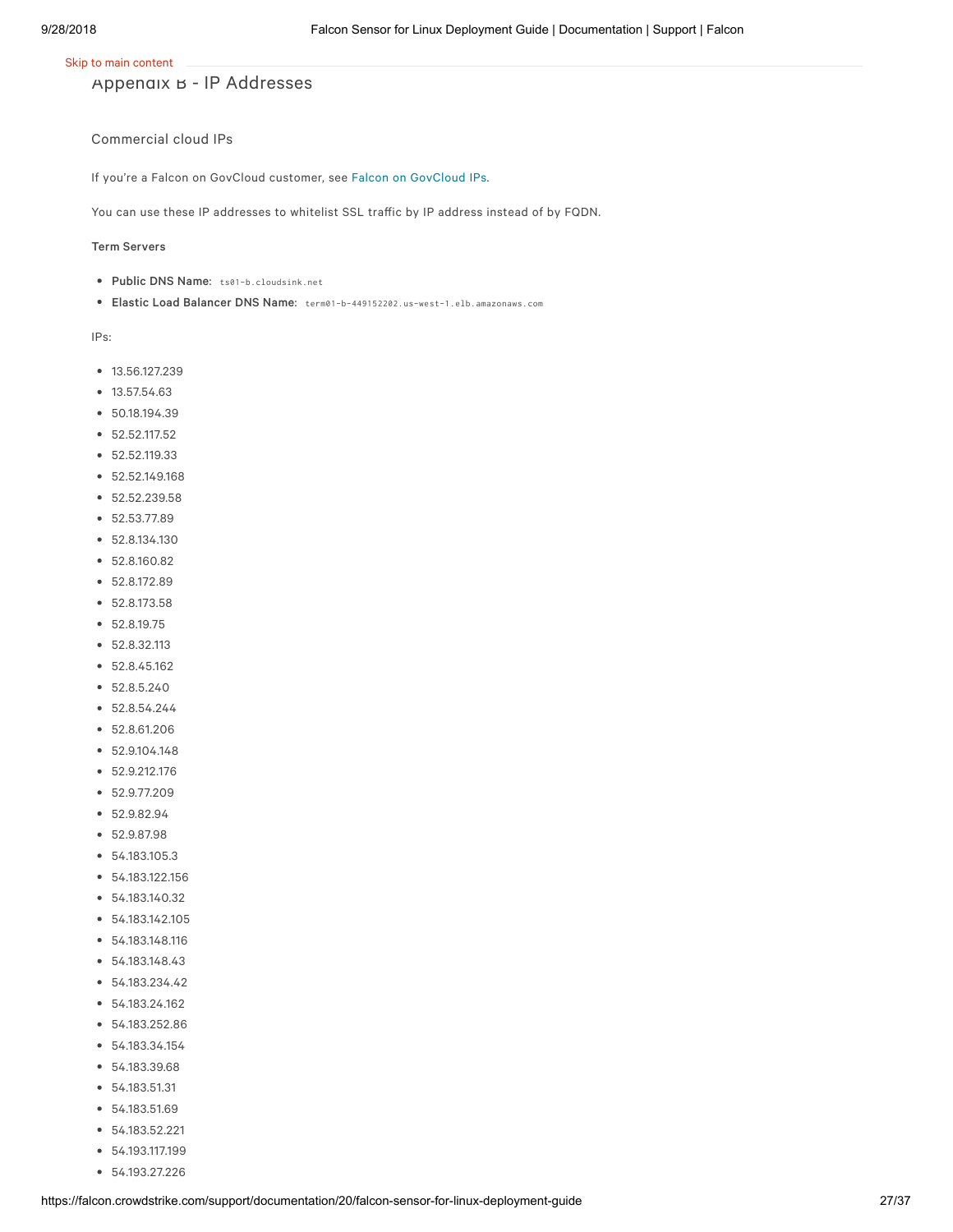### .<br>Skip to main content

54.193.67.98

- 54.193.87.57
- 54.193.90.171
- 54.193.93.19
- 54.215.131.232
- 54.215.154.80
- 54.215.169.199
- 54.215.169.38
- 54.215.176.108
- 54.215.183.157
- 54.215.226.55
- 54.219.112.243
- 54.219.115.12
- 54.219.137.54
- 54.219.140.50
- 54.219.141.250
- 54.219.145.181
- 54.219.147.253
- 54.219.148.161
- 54.219.149.89
- 54.219.149.92
- 54.219.151.1
- 54.219.151.27
- 54.219.153.248
- 54.219.158.53
- 54.219.159.84
- 54.219.161.141
- 54.241.138.180
- 54.241.146.67
- 54.241.148.127
- 54.241.150.134
- 54.241.161.60
- 54.241.162.180
- 54.241.162.64
- 54.241.164.212
- 54.241.175.140
- 54.241.175.52
- 54.241.179.52
- 54.241.181.242
- 54.241.184.161
- 54.241.185.201
- 54.241.186.124
- 54.241.197.58
- 54.67.105.202
- 54.67.119.89
- 54.67.123.150
- 54.67.123.234
- 54.67.26.184
- 54.67.33.233
- 54.67.48.56
- 54.67.54.116
- 54.67.6.201
- 54.67.68.88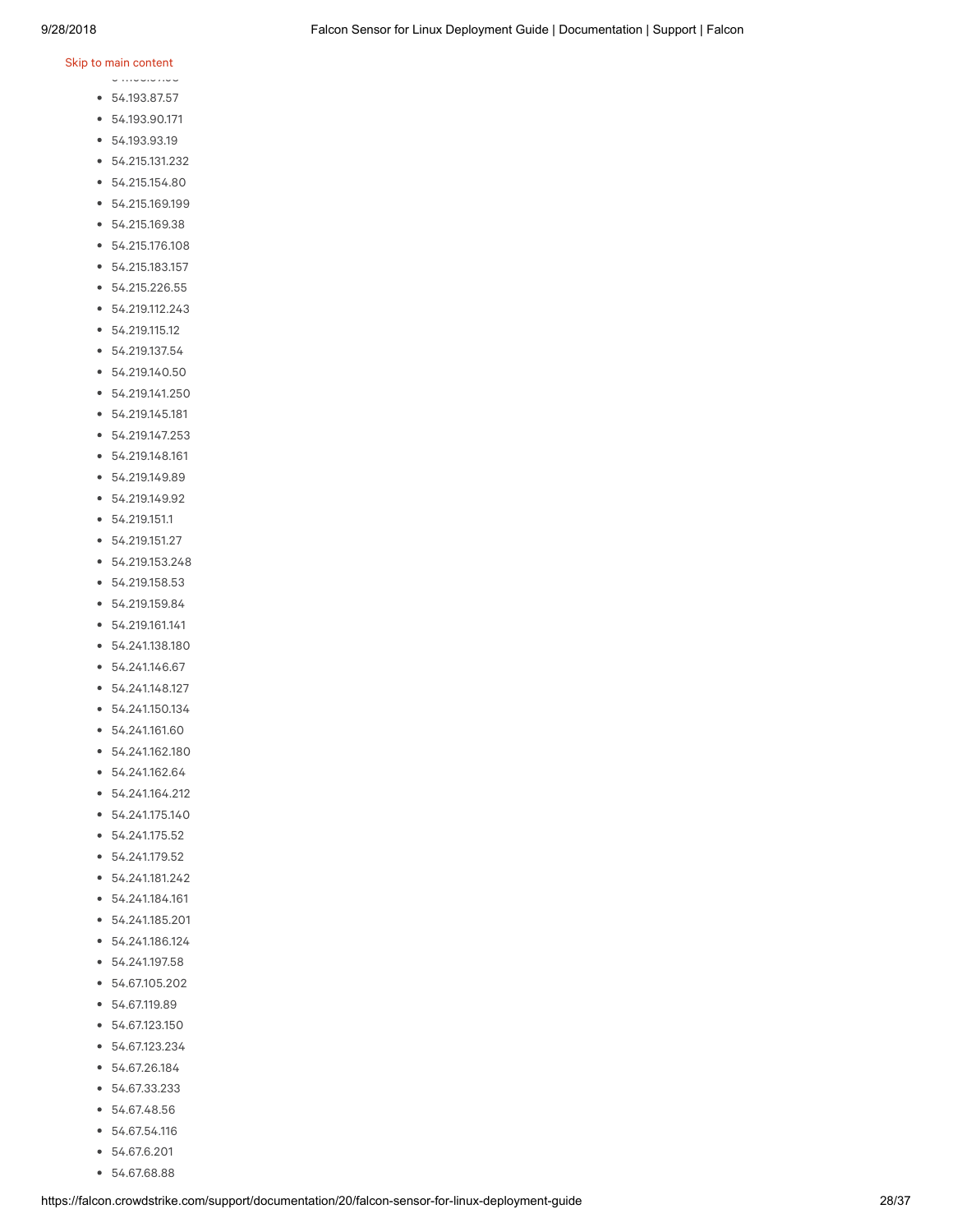- 54.67.96.255
- 54.67.99.247

#### LFO Download

- Public DNS Name: lfodown01-b.cloudsink.net
- Elastic Load Balancer DNS Name: lfodown01-b-2066797419.us-west-1.elb.amazonaws.com

IPs:

- $13.56.121.58$
- 50.18.198.237
- 52.8.141.1
- 54.183.120.141
- 54.183.135.80
- 54.183.215.154
- 54.193.86.245
- 54.215.170.42
- 54.219.179.25
- 54.241.161.242
- 54.241.181.78
- 54.241.182.78
- 54.241.183.151
- 54.241.183.229
- 54.241.183.232
- $54.67.108.17$
- 54.67.114.188
- 54.67.122.238
- 54.67.17.131
- 54.67.24.156
- 54.67.4.108
- 54.67.41.192
- 54.67.5.136
- 54.67.51.32
- 54.67.72.218
- 54.67.78.134

#### LFO Upload

- Public DNS Name: lfoup01-b.cloudsink.net
- Elastic Load Balancer DNS Name: lfoup01-b-1269267964.us-west-1.elb.amazonaws.com

IP:

54.183.28.214

#### Falcon on GovCloud IPs

If you're a commercial cloud customer, see [Commercial](https://falcon.crowdstrike.com/support/documentation/20/falcon-host-sensor-deployment-guide-windows#ccloudips) cloud IPs.

You can use these IP addresses to whitelist SSL traffic by IP address instead of by FQDN.

Falcon API

- Public DNS Name: https://falconapi.laggar.gcw.crowdstrike.com
- Elastic Load Balancer DNS Name: falconapi-laggar01-g-1129225957.us-gov-west-1.elb.amazonaws.com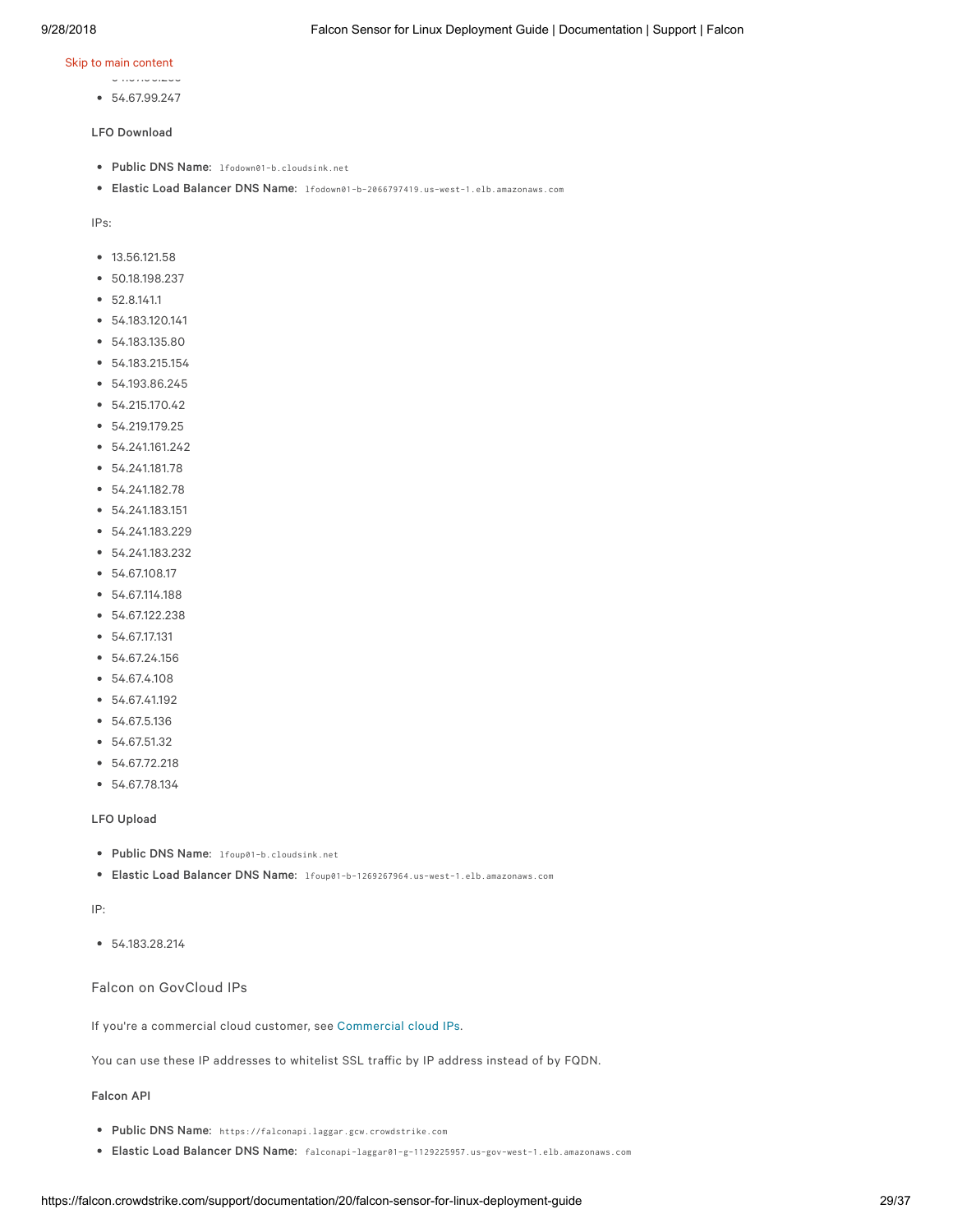- 52.61.62.106
- 52.222.97.32
- $\bullet$  52.222.110.105
- 96.127.102.213
- 52.222.106.92
- 52.61.91.152
- 96.127.111.249
- 52.61.83.43
- 52.61.14.36
- 96.127.61.45
- 52.61.47.238
- 52.61.98.65
- 52.61.51.33
- 52.61.12.7
- 96.127.115.124
- 96.127.77.26
- 96.127.90.193
- $\bullet$  52.222.71.144
- $52.61.53.91$
- 52.61.61.248
- 2620:108:D00F::34de:6a5c
- 2620:108:D00F::34de:6e69
- 2620:108:D00F::34de:4790
- 2620:108:D00F::343d:0c07
- 2620:108:D00F::343d:0e24
- 2620:108:D00F::343d:2fee
- 2620:108:D00F::343d:3321
- 2620:108:D00F::343d:355b
- 2620:108:D00F::343d:3df8
- 2620:108:D00F::343d:532b
- 2620:108:D00F::343d:5b98
- 2620:108:D00F::343d:6241
- 2620:108:D00F::607f:66d5
- 2620:108:D00F::607f:6ff9
- 2620:108:D00F::607f:737c
- 2620:108:D00F::607f:3d2d
- 2620:108:D00F::607f:4d1a
- 2620:108:D00F::607f:5ac1

#### Falcon UI

- Public DNS Name: https://falcon.laggar.gcw.crowdstrike.com
- Elastic Load Balancer DNS Name: laggar-falconui01-g-245478519.us-gov-west-1.elb.amazonaws.com

- 96.127.58.128
- $52.61.57.16$
- 52.61.46.226
- 52.61.68.8
- 52.61.66.97
- 52.61.93.127
- 96.127.39.199
- 52.61.14.45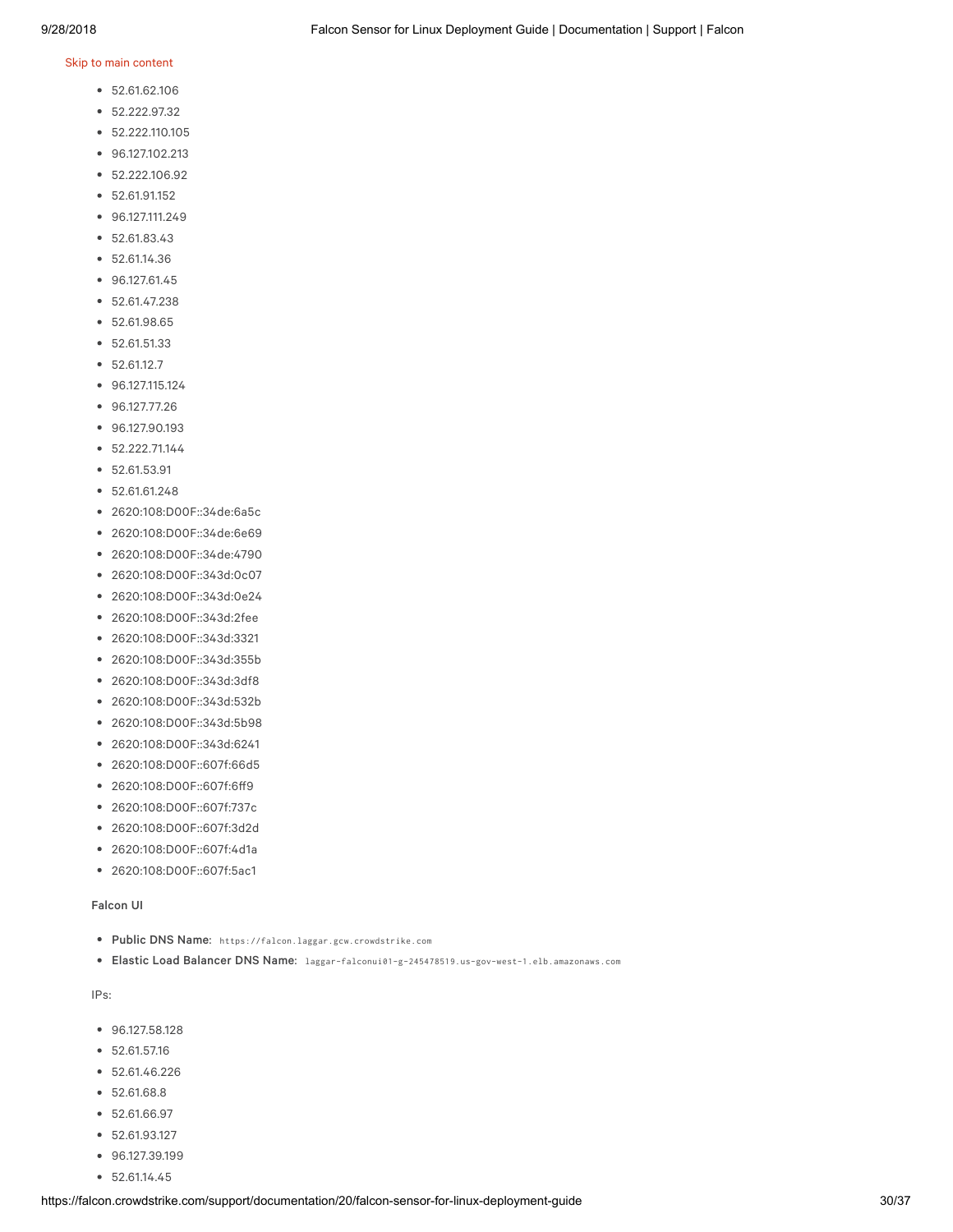$52.61.61.61.44$ 

- 52.61.49.230
- 52.222.20.118
- $52.222.14.13$
- $52.61.29.15$
- 52.61.90.103
- 52.222.46.86
- 52.61.66.9
- 52.61.54.66
- 52.61.86.16
- 52.61.96.202
- 2620:108:D00F::34de:0e0d
- 2620:108:D00F::34de:1476
- 2620:108:D00F::34de:2e56
- 2620:108:D00F::343d:0e2d
- 2620:108:D00F::343d:1d7d
- 2620:108:D00F::343d:2ee2
- 2620:108:D00F::343d:31e6
- 2620:108:D00F::343d:3642
- 2620:108:D00F::343d:4209
- 2620:108:D00F::343d:4261
- 2620:108:D00F::343d:442c
- 2620:108:D00F::343d:4408
- 2620:108:D00F::343d:4d42
- 2620:108:D00F::343d:5610
- 2620:108:D00F::343d:5a67
- 2620:108:D00F::343d:5d7f
- 2620:108:D00F::343d:60ca
- 2620:108:D00F::607f:27c7

#### Falcon Hose

- Public DNS Name: https://firehose.laggar.gcw.crowdstrike.com
- Elastic Load Balancer DNS Name: falconhose-laggar01-g-720386815.us-gov-west-1.elb.amazonaws.com

- $52.61.25.210$
- 96.127.89.44
- $\bullet$  52.222.108.7
- $52.61.2.4$
- 52.61.7.132
- 96.127.98.128
- 96.127.77.234
- 96.127.111.3
- 96.127.108.36
- 52.61.57.211
- 52.61.89.212
- 52.222.14.131
- 52.61.87.201
- 52.222.59.20
- 52.61.60.100
- 52.61.13.204
- 52.61.95.243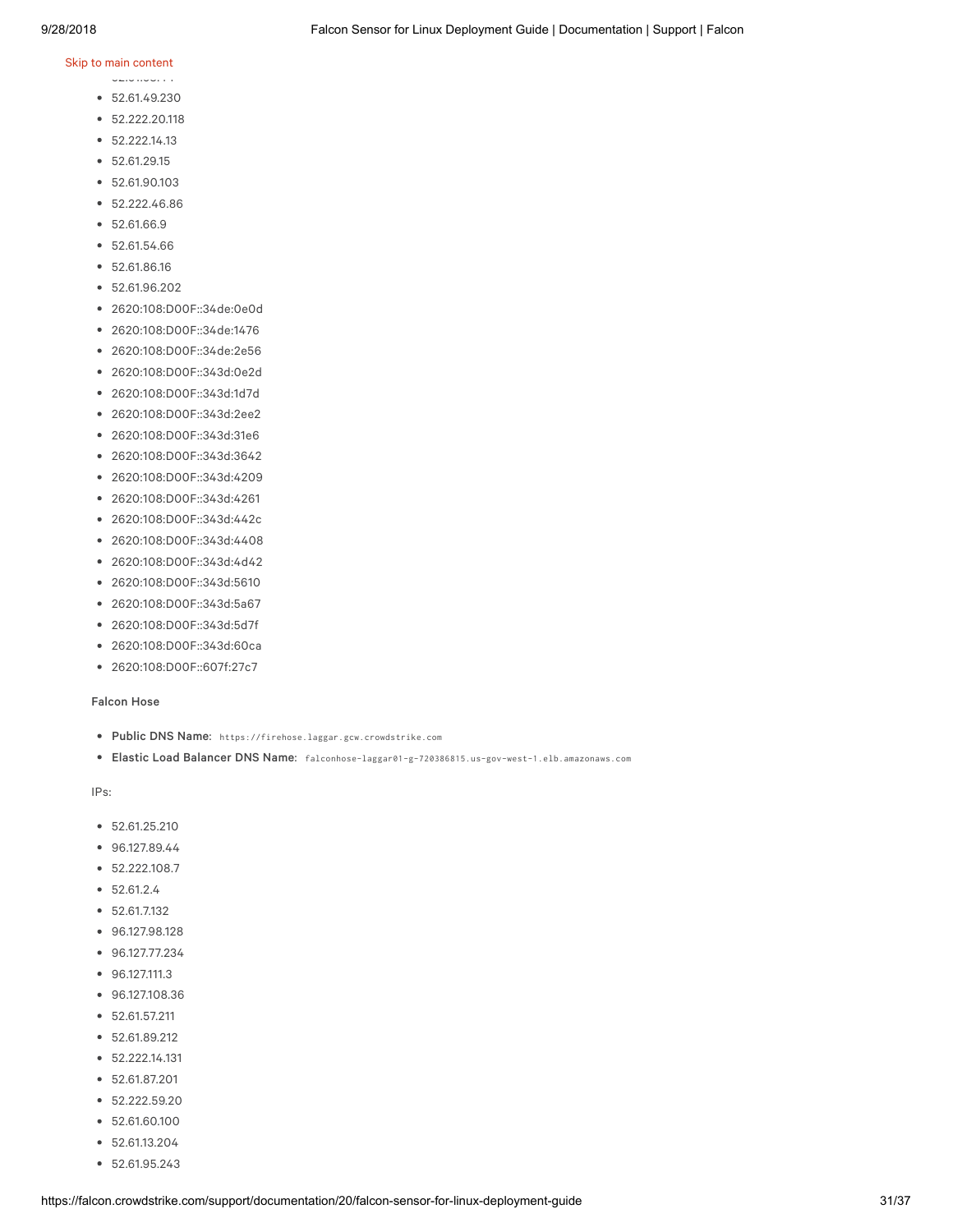### .<br>Skip to main content

- 52.61.93.190
- 52.222.97.81
- 2620:108:D00F::34de:6c07
- 2620:108:D00F::34de:0e83
- 2620:108:D00F::34de:3b14
- 2620:108:D00F::34de:6151
- 2620:108:D00F::343d:0dcc
- 2620:108:D00F::343d:0204
- 2620:108:D00F::343d:377d
- 2620:108:D00F::343d:39d3
- 2620:108:D00F::343d:3c64
- 2620:108:D00F::343d:0784
- 2620:108:D00F::343d:57c9
- 2620:108:D00F::343d:59d4
- 2620:108:D00F::343d:5dbe
- 2620:108:D00F::343d:5ff3
- 2620:108:D00F::607f:6c24
- 2620:108:D00F::607f:6f03
- 2620:108:D00F::607f:4dea
- 2620:108:D00F::607f:6280

#### LFO Download

- Public DNS Name: https://lfodown01-laggar-gcw.cloudsink.net
- Elastic Load Balancer DNS Name: ELB-Laggar-P-LFO-DOWNLOAD-1265997121.us-gov-west-1.elb.amazonaws.com

- 52.222.5.255
- 52.61.82.75
- 52.222.96.101
- 96.127.113.82
- 52.61.56.86
- 52.61.77.149
- 52.222.76.145
- 52.222.48.202
- 52.222.79.100
- $96.127.67.59$
- 52.222.47.146
- $52.61.67.79$
- $52.222.109.240$
- 52.61.75.201
- 52.222.42.221
- $52.61.22.52$
- 52.61.25.208
- 52.61.83.139
- $52.61.12.4$
- 96.127.84.208
- 52.61.15.206
- 2620:108:D00F::34de:6df0
- 2620:108:D00F::34de:2add
- 2620:108:D00F::34de:2f92
- 2620:108:D00F::34de:30ca
- 2620:108:D00F::34de:4c91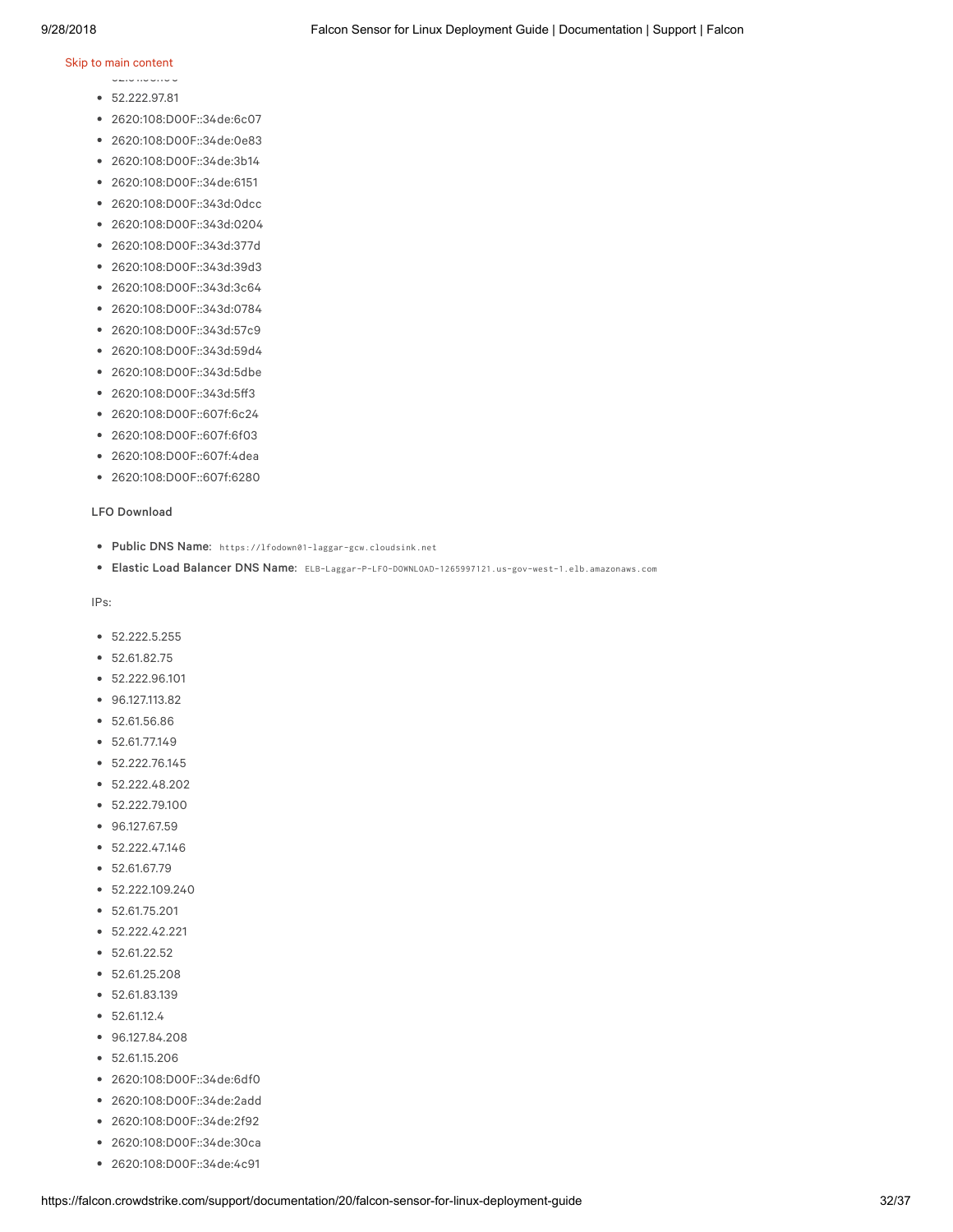2620:108:D00F::34de:4f64 Skip to main content

- 2620:108:D00F::343d:0c04
- 2620:108:D00F::343d:0fce
- 2620:108:D00F::343d:1634
- 2620:108:D00F::343d:19d0
- 2620:108:D00F::343d:3856
- 2620:108:D00F::343d:434f
- 2620:108:D00F::343d:4bc9
- 2620:108:D00F::343d:4d95
- 2620:108:D00F::343d:538b
- 2620:108:D00F::607f:7152
- 2620:108:D00F::607f:433b
- 2620:108:D00F::607f:54d0

### Sensor Proxy

- Public DNS Name: https://ts01-laggar-gcw.cloudsink.net
- Elastic Load Balancer DNS Name: sensorproxy-laggar-g-524628337.us-gov-west-1.elb.amazonaws.com

- 52.61.9.57
- 52.61.83.154
- $52.61.77.158$
- 52.222.88.238
- $52.61.79.49$
- 96.127.99.184
- 52.61.56.64
- 96.127.93.126
- 96.127.84.121
- 52.222.93.101
- 96.127.87.84
- 52.61.60.160
- 52.61.17.222
- 52.61.91.2
- 52.61.39.242
- 52.222.112.47
- 52.61.14.159
- 52.61.75.52
- 52.61.22.116
- $52.61.94.17$
- 96.127.108.32
- 52.61.2.52
- 52.222.5.73
- 52.61.67.36
- 52.61.29.159
- 52.61.46.138
- 52.61.48.55
- 52.61.45.67
- 52.61.84.183
- 52.222.9.132
- 52.61.9.149
- $52.61.57.53$
- $52.61.42.7$
- 52.61.48.85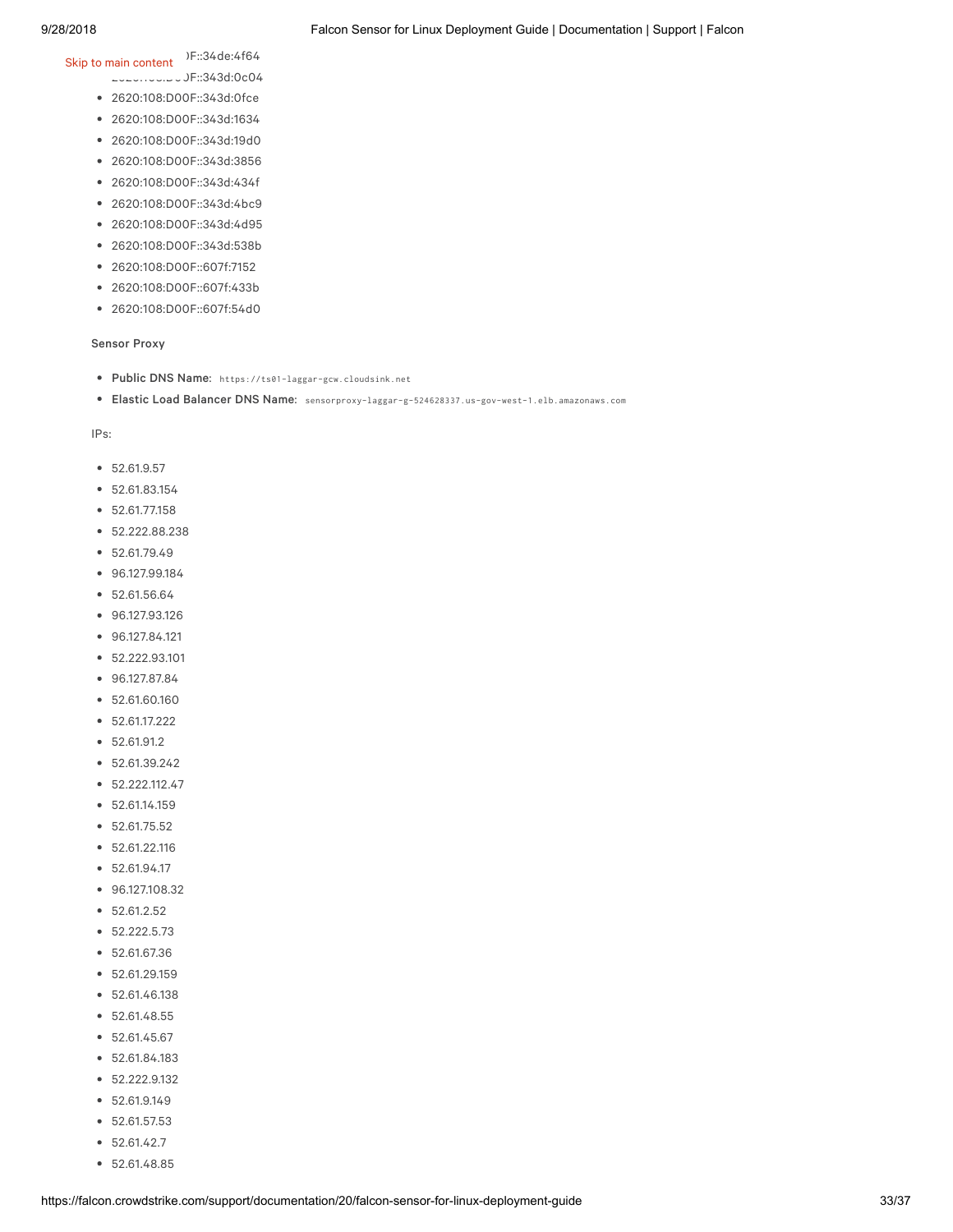$98.127.84.64.64$ 

- 52.61.30.118
- 52.222.50.175
- 52.61.66.117
- $52.61.43.207$
- 52.61.80.233
- 52.61.0.222
- 52.61.45.69
- 52.222.46.55
- 96.127.111.252
- 52.61.11.242
- 52.61.50.149
- 96.127.79.217
- 52.61.33.0
- 52.61.27.7
- 52.61.9.241
- 52.61.64.8
- 52.61.63.233
- $52.61.73.17$
- 52.61.44.118
- 96.127.94.143
- 96.127.114.88
- 52.61.34.40
- 52.61.41.144
- 52.61.36.126
- 52.222.26.218
- 96.127.78.183
- 52.222.118.98
- 52.61.35.7
- 52.61.32.177
- 52.61.23.238
- 52.222.75.2
- 52.61.49.225
- 52.222.74.53
- 52.61.96.38
- 52.61.43.119
- 96.127.106.86
- 52.61.93.50
- 52.61.20.24
- 96.127.63.238
- 52.61.91.144
- 96.127.54.242
- 52.222.108.82
- 52.61.35.122
- 52.61.72.80
- 52.222.57.109
- 52.61.50.148
- 52.222.32.109
- $52.61.28.59$
- 52.61.63.172
- 52.61.11.166
- 52.61.77.105
- 52.61.34.34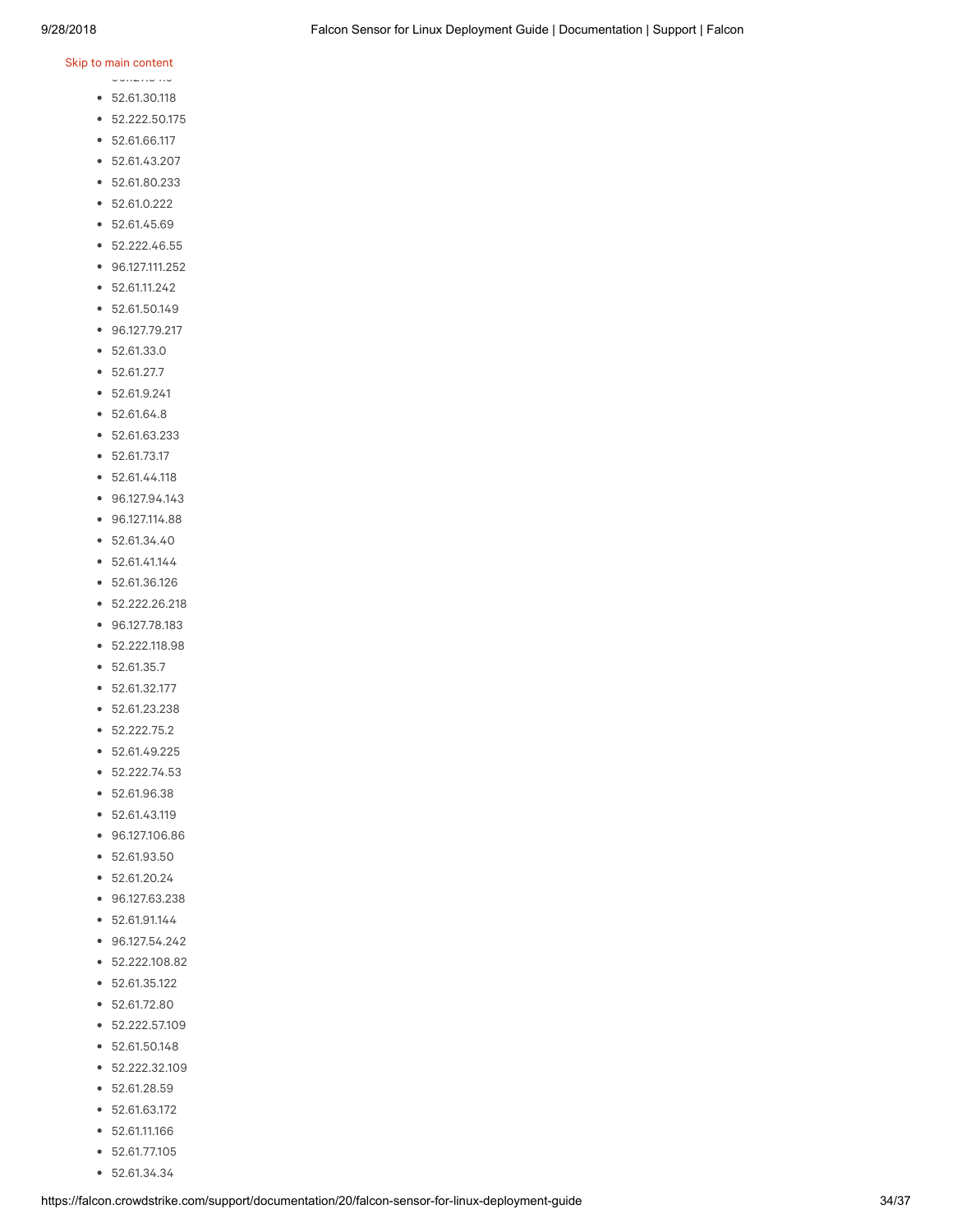### Skip to main content  $\frac{3}{2}$

- 52.222.118.71
- 2620:108:D00F::34de:6c52
- 2620:108:D00F::34de:702f
- 2620:108:D00F::34de:748f
- 2620:108:D00F::34de:7647
- 2620:108:D00F::34de:7662
- 2620:108:D00F::34de:1ada
- 2620:108:D00F::34de:206d
- 2620:108:D00F::34de:2e37
- 2620:108:D00F::34de:0549  $\bullet$
- 2620:108:D00F::34de:32af
- 2620:108:D00F::34de:396d
- 2620:108:D00F::34de:4a35
- 2620:108:D00F::34de:4b02
- 2620:108:D00F::34de:0984
- 2620:108:D00F::34de:5d65
- 2620:108:D00F::343d:00de  $\bullet$
- 2620:108:D00F::343d:0ba6
- 2620:108:D00F::343d:0bf2
- 2620:108:D00F::343d:0c2f
- 2620:108:D00F::343d:0e9f
- 2620:108:D00F::343d:11de
- 2620:108:D00F::343d:0234
- 2620:108:D00F::343d:1418
- 2620:108:D00F::343d:1674
- 2620:108:D00F::343d:17ee
- 2620:108:D00F::343d:1b07
- 2620:108:D00F::343d:1c3b
- 2620:108:D00F::343d:1d9f
- 2620:108:D00F::343d:1e76
- $\bullet$ 2620:108:D00F::343d:20b1
- 2620:108:D00F::343d:2100
- 2620:108:D00F::343d:2222  $\bullet$
- 2620:108:D00F::343d:2228
- 2620:108:D00F::343d:237a
- 2620:108:D00F::343d:2307
- 2620:108:D00F::343d:247e
- 2620:108:D00F::343d:27f2
- 2620:108:D00F::343d:2990
- 2620:108:D00F::343d:2a07
- 2620:108:D00F::343d:2b77  $\bullet$
- 2620:108:D00F::343d:2bcf
- 2620:108:D00F::343d:2c76
- 2620:108:D00F::343d:2d43
- 2620:108:D00F::343d:2d45
- 2620:108:D00F::343d:2e8a
- $\bullet$ 2620:108:D00F::343d:3037
- 2620:108:D00F::343d:3055
- 2620:108:D00F::343d:31e1
- 2620:108:D00F::343d:3294
- 2620:108:D00F::343d:3295
- 2620:108:D00F::343d:3840
- 2620:108:D00F::343d:3935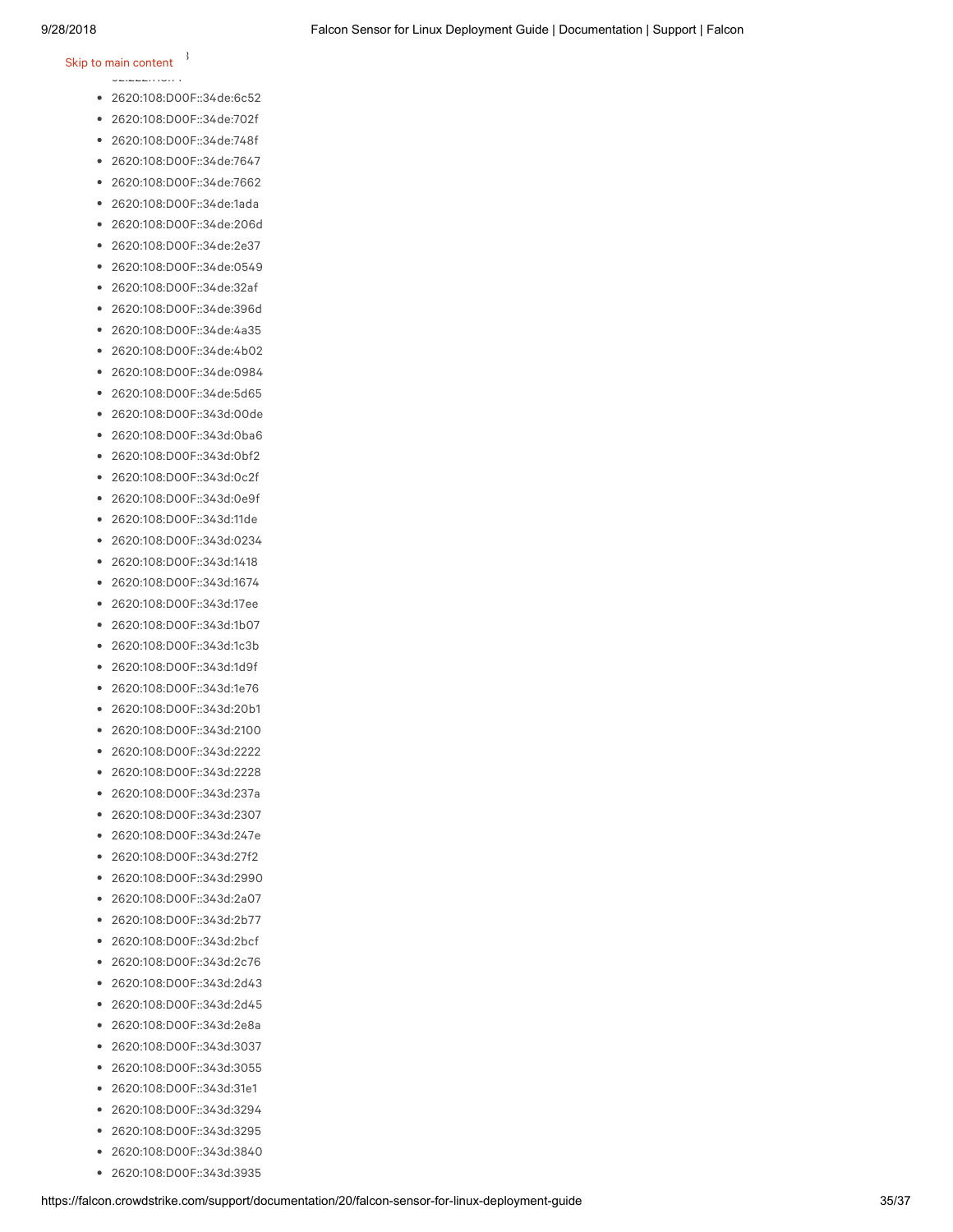### 2620:108:D00F::343d:3ca0 Skip to main content

- 2620:108:D00F::343d:3fac 2620:108:D00F::343d:3fe9
- 2620:108:D00F::343d:4008
- 2620:108:D00F::343d:4275
- 2620:108:D00F::343d:4324
- 2620:108:D00F::343d:4850
- 2620:108:D00F::343d:4911
- 2620:108:D00F::343d:4b34
- 2620:108:D00F::343d:4d69
- 2620:108:D00F::343d:50e9
- 2620:108:D00F::343d:54b7
- 2620:108:D00F::343d:0995
- 2620:108:D00F::343d:09f1
- 2620:108:D00F::343d:5b90
- 2620:108:D00F::343d:5b02
- 2620:108:D00F::343d:5d32
- 2620:108:D00F::343d:5e11
- 2620:108:D00F::343d:6026
- 2620:108:D00F::607f:6a56
- 2620:108:D00F::607f:6c20
- 2620:108:D00F::607f:6ffc
- 2620:108:D00F::607f:7258
- 2620:108:D00F::607f:36f2
- 2620:108:D00F::607f:3fee
- 2620:108:D00F::607f:4eb7
- 2620:108:D00F::607f:4fd9
- 2620:108:D00F::607f:5479
- 2620:108:D00F::607f:5406
- 2620:108:D00F::607f:5754
- 2620:108:D00F::607f:5d7e
- 2620:108:D00F::607f:5e8f
- 2620:108:D00F::34de:58ee
- 2620:108:D00F::343d:4f31
- 2620:108:D00F::607f:63b8